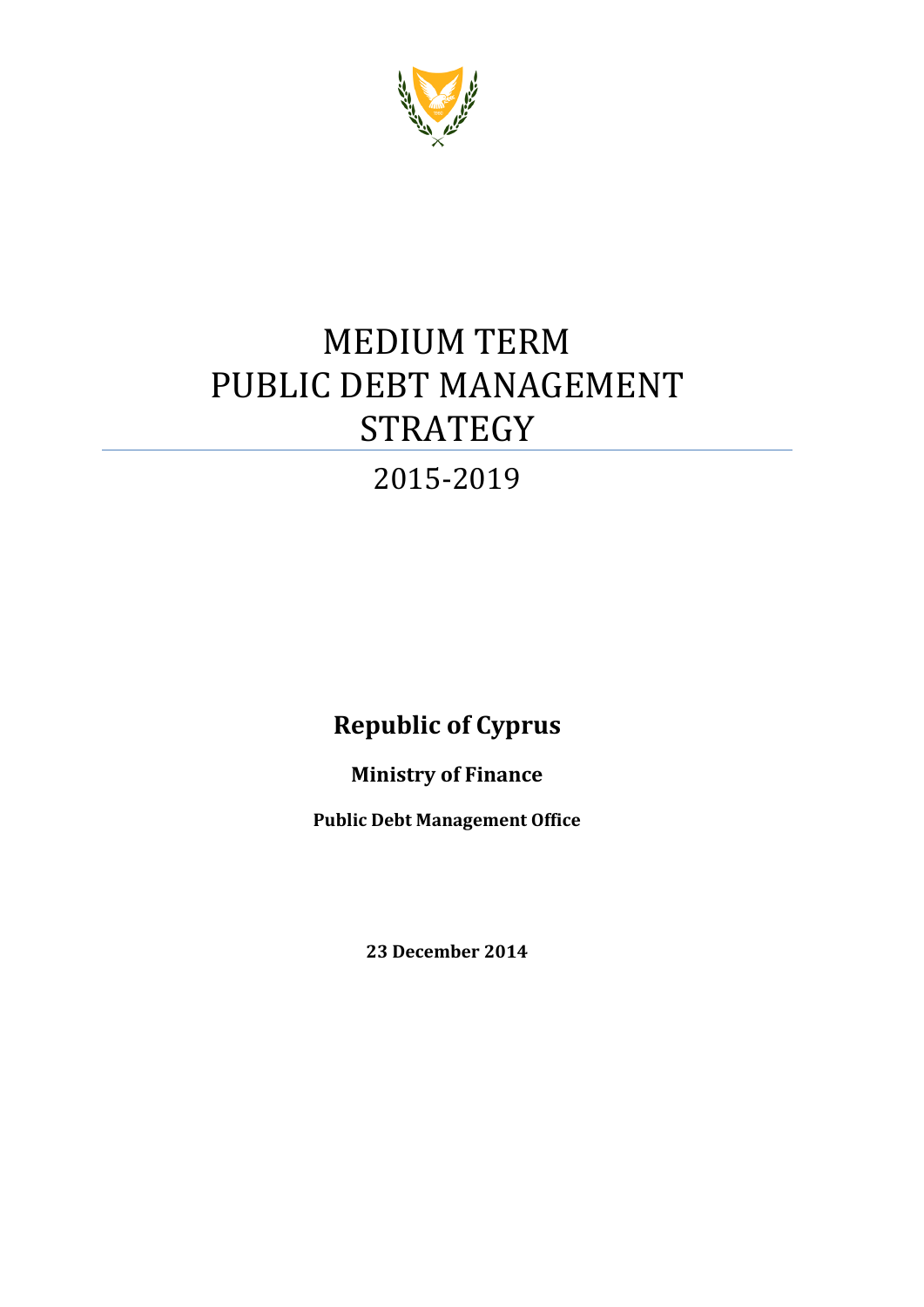$\overline{1}$ 

### **Contents**

| 1.     |                                                                                   |  |
|--------|-----------------------------------------------------------------------------------|--|
| 2.     |                                                                                   |  |
| 3.     |                                                                                   |  |
| 3.1.   |                                                                                   |  |
| 3.1.1. |                                                                                   |  |
| 3.1.2. |                                                                                   |  |
| 3.1.3. |                                                                                   |  |
| 3.1.4. |                                                                                   |  |
| 3.2.   |                                                                                   |  |
| 3.3.   |                                                                                   |  |
| 4.     |                                                                                   |  |
| 4.1.   |                                                                                   |  |
| 4.2.   |                                                                                   |  |
| 5.     |                                                                                   |  |
| 5.1.   | Smoothening of debt maturity profile and extension of marketable debt maturity 13 |  |
| 5.2.   |                                                                                   |  |
| 5.3.   |                                                                                   |  |
|        |                                                                                   |  |
| 5.5.   |                                                                                   |  |
| 5.6.   |                                                                                   |  |
| 5.7.   |                                                                                   |  |
| 6.     |                                                                                   |  |
|        |                                                                                   |  |
|        |                                                                                   |  |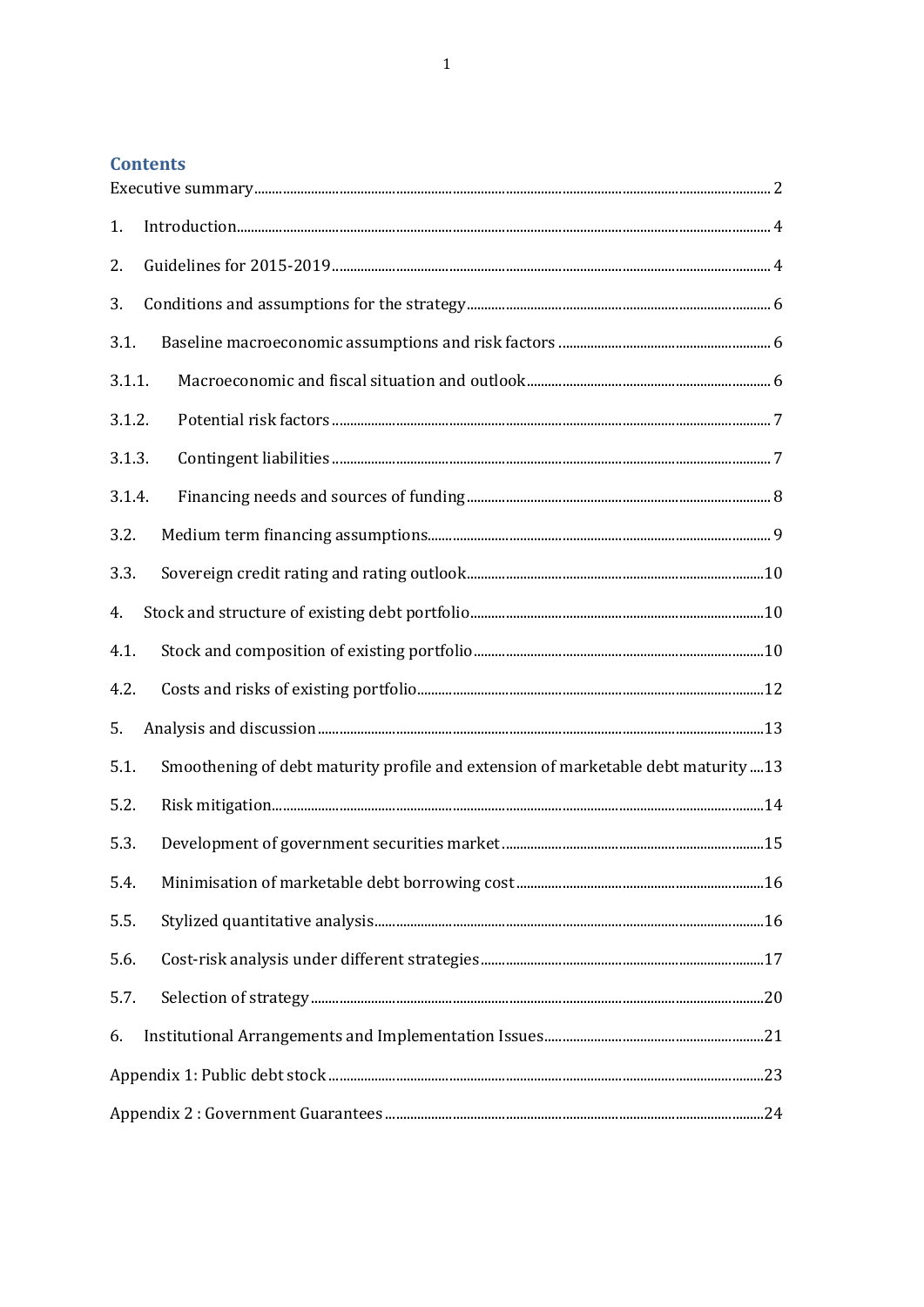#### <span id="page-2-0"></span>**Executive summary**

This is the second medium-term public debt management strategy (MTDS) of Cyprus since the enactment of the Public Debt Management Law in December 2012.

The present MTDS covers the five-year period 2015-2019. Consequently, this Strategy is intended to operate and it reflects the aspiration of functioning as a bridge between the official funding (IMF/ ESM) period (which ends by March 2016) and the post-Programme period, commencing in April 2016.

The drafting of this MTDS document has benefited and relied to a great extent on the IMF – World Bank Revised Public Debt Management Guidelines as well as on the relevant Stockholm Principles (Guiding Principles for Managing Sovereign Risk and High Levels of Public Debt).

The guidelines of this MTDS as well as of the resulting Annual Financing Programmes (AFP) are the following four: (i) Smoothening out the maturity profile of marketable debt; (ii) Risk mitigation through increased cash reserves and management of foreign exchange and interest rate risk; (iii) Development of the government securities market; and (iv) Minimisation of medium-term cost of public debt.

The present MTDS is expected to function in a macro-economic environment which is more favourable than initially projected, though under certain challenges. Cyprus's economy reflects a shallower recession than initial forecasts whereas fiscal targets have been met with considerable over-performance. The contraction of real GDP will continue over 2014 whereas a modest and gradual recovery is expected to start in 2015.

There exist a number of risk factors and challenges, though manageable: In particular, building economic confidence following the restructuring of the financial system, may be slow and the period of tight credit supply may be prolonged affecting investment and outlook. Structural reforms provided for in the economic adjustment programme, might face resistance. Moreover, a possible realization of contingent fiscal liabilities resulting from a limited number of government guarantees may take place, though to an absolutely manageable extent which is already reflected in the State Budget incorporating a current annual provision of EUR 50 million.

Although the average term to maturity of debt is projected to exceed 8,5 years the current debt maturity profile shows a concentration of maturities in the years 2015-2020, which gives rise to a high refinancing risk in the first post-Programme period. In order to mitigate these risks it would be advisable to maintain low annual maturities during the first post-Programme years to moderate the need of market-based issuance and maintain a smooth maturity profile.

At end December 2014 the interest rate structure is projected to be 55% fixed-rate debt and 45% floating-rate debt. It is worth-noting, however, that the largest share of existing debt with variable interest rates relates to official loans by the ESM and the IMF, whilst further bank loans carry low margins over base rates. The average time to refixing is projected to be 1,9 years.

The interest rate and foreign exchange risks in the post-Programme period will be mitigated through increased cash reserves and management of foreign exchange and interest rate risk. The existence of an increased cash reserve level, will reduce liquidity risk and will materially improve market perception for the risks facing the Republic thus reducing borrowing costs. In this context, cash reserves are targeted to increase from €200 million to €500 million by December 2015.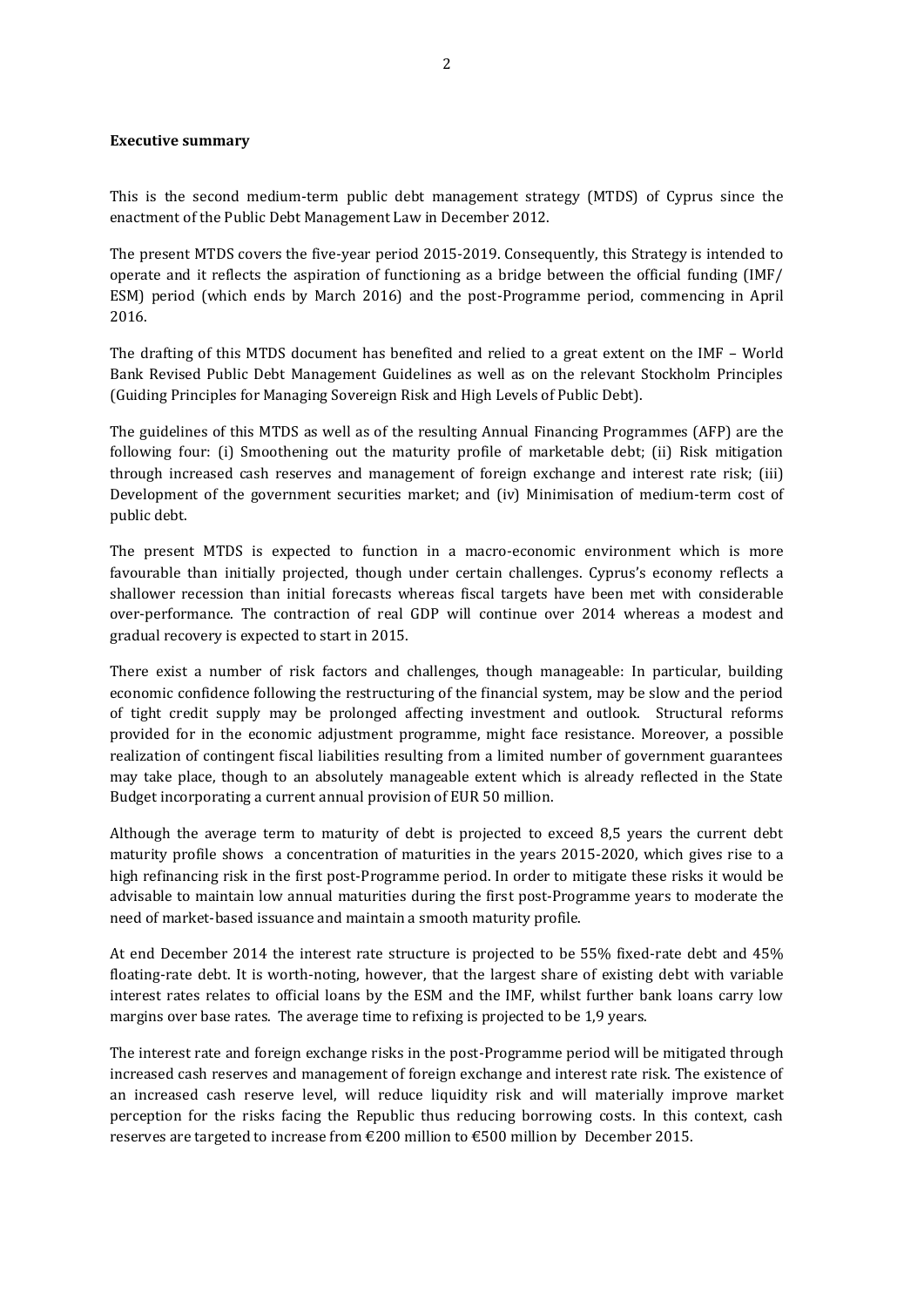For selecting the proper MTDS for Cyprus, under current conditions, four alternative strategies have been assessed under four different interest rate and exchange rate scenarios. In this analysis framework, the MTDS Analytical Tool (AT) has been employed. Cost-risk analysis is particularly insightful when evaluated with the AT. It is of paramount importance, however, to stress from the very beginning that the decision-making mechanism for selecting the proper MTDS entails a heavy weight of mindful judgment over and above the AT results. The outcome of this analysis has led us to the selection of a strategy which gives particular emphasis on the public debt maturity extension. Under the selected debt management strategy, borrowing in the post-Programme period is mainly undertaken in long-term foreign-law bonds. In the domestic market the share of Treasury Bills will gradually be reduced over time, making room for the issuance of government bonds under domestic law.

The selected strategy is consistent with the overall aim of reducing the existing aggregate debt portfolio refinancing risk. At the same time, its cost impact in terms of the implied interest rate, is within the framework outlined in the Guidelines and it does not indicate a severe impact on debt sustainability. In addition, the marketable debt risk indicators improve considerably. In particular, this strategy follows the Guidelines of 2015-2019 and leads to the goals set out in the MTDS. The debt profile is smoothened as there is little concentration of future repayments following the end of the strategy period. An element of the selected strategy is the creation of a cushion of liquidity in its early stage. This important element, seems to be contributing to the management of refinancing risk most effectively than alternative options. Furthermore, the selected debt management strategy avoids any accumulation of market risks, particularly of foreign exchange rate or floating interest rate risk. At the same time the adopted strategy facilitates the development of domestic primary and secondary market by moving gradually from Treasury Bills to a higher share of domestic bonds.

It is a common place that even the most carefully designed strategies, cannot deliver the expected results if sufficient attention is not paid to the quality of the implementing mechanism. To this end, specific steps will be taken to improve and strengthen the organizational structure of the PDMO. In addition, improvements in the internal controls of the PDMO will also be considered. Through this process, potential operational risks are expected to be identified and managed. In the same context, the Information Technology infrastructure of the PDMO will be assessed and modernized. The importance of strengthening the relations with investors has already been acknowledged and an investor's relations function is being established within the PDMO. Last but not least, the market intelligence function will also be enhanced via the allocation of more resources in following and analyzing market developments and financial innovation.

In sum, this MTDS reflects all planned actions that have to be taken in a concerted manner in order to achieve stable market access combined with fiscally sustainable cost of borrowing, under acceptable levels of financial risks.

The Annual Financing Programme (AFP) will thus be designed and implemented on the basis of and in compliance with the above-mentioned selected MTDS.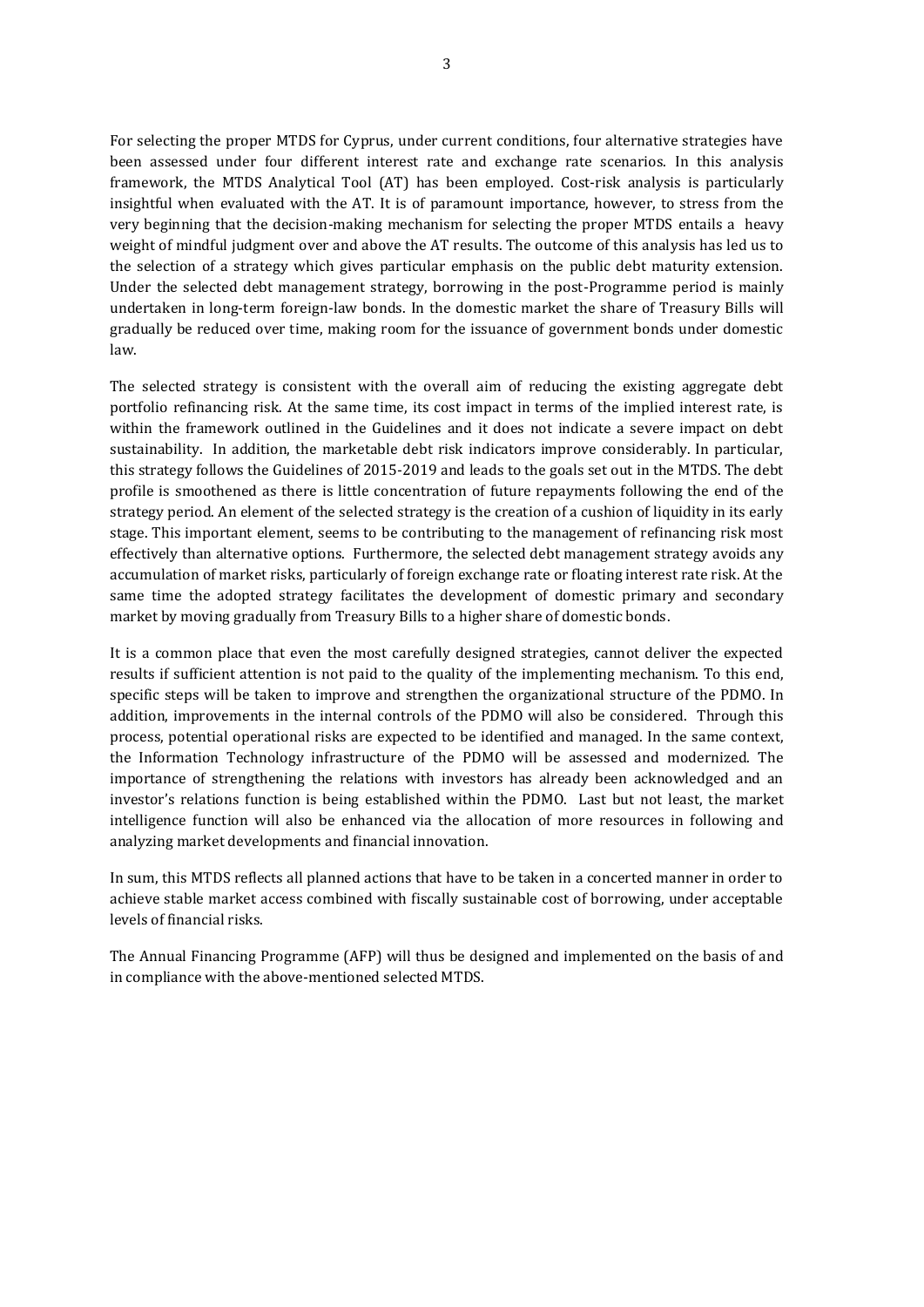#### <span id="page-4-0"></span>**1. Introduction**

The Medium Term Debt Management Strategy (MTDS) is a policy statement detailing the direction and actions of public debt management during the period 2015-2019. The purpose of the strategy is threefold:

- The strategic guidelines for government financing are set and explained
- A framework for quantitative and qualitative targets as well as the use of analytical tools facilitating the strategic decision making is put in place
- A framework for the development of an effective investors relations strategy and a market intelligence function is set

The strategy is intended to be a working policy document and is updated at least once annually, on a rolling basis.

#### **Legal framework**

Public debt management in Cyprus is regulated under the Public Debt Management Laws 2012-2013 (the Law). As per the Law, the medium term debt management strategy covers a horizon of 3 to 5 years and is prepared and updated at least once a year or a rolling basis by the Public Debt Management Office (PDMO). The MTDS is submitted for approval to the Council of Ministers by the Minister of Finance after informing the Budget and Finance Committee of the parliament. The approval by the Council of Ministers is made by end October of the year preceding the first year of the strategy. Following the final approval the borrowing and other debt management operations are subject to and enforced on the basis of the strategy. This is formalized in the Annual Financing Programme for each calendar year.

#### **Objective of debt management**

The ultimate objective of public debt management is to ensure that financing needs are always met in time and that the cost of the borrowing is the lowest possible in the medium term, within the framework of an acceptable level of risk.

#### **Scope of the strategy**

The analysis covers the debt of budgetary central government, which makes up about 99% of the general government debt. Indirectly the risk of explicit contingent liabilities, i.e. guarantees, is covered via their impact on fiscal financing needs.

#### **Reading instructions**

The document structure begins by defining the guidelines and targets that will apply to public debt management over the years 2015-2019. Then in Chapter 3 and 4, conditions and assumptions for the debt management strategy are described. Chapter 5 describes the discussion and analysis leading to the selected debt management strategy and forms the basis for the Guidelines of the current strategy. Chapter 6 describes specific initiatives undertaken by the PDMO to achieve stable market access.

#### <span id="page-4-1"></span>**2. Guidelines for 2015-2019**

Based on the debt management objectives, analysis and discussions lead to strategic decisions guiding the debt management in the medium term. The strategic decisions take the form of guidelines and reflect the desired balance between expected costs and risks.

The focal point of the guidelines and, thus, of the MTDS, is the reduction of risks to acceptable levels in the immediate post-Programme period, a target that takes precedence over pure cost minimization.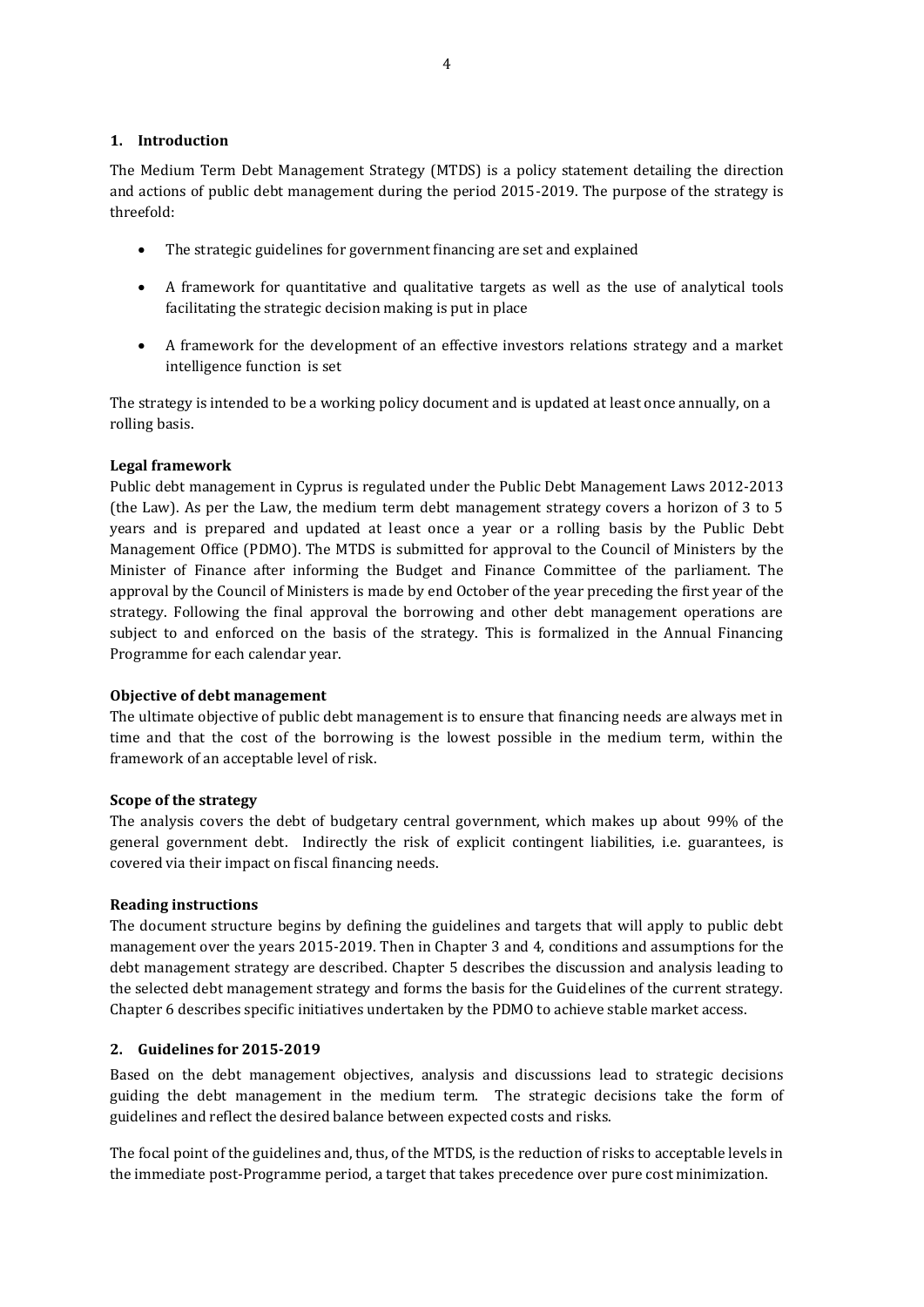The guidelines that will drive the strategy and the design of the Annual Financing Programme are the following:

- Smoothening of maturity profile of public debt and extension of maturity of marketable debt;
- Risk mitigation through increased cash reserves and management of foreign exchange and interest rate risk;
- Development of the government securities market;
- Minimisation of marketable debt borrowing costs, without compromising the above guidelines.

The guidelines translate into more concrete actions and, where the goal permits, into quantitative targets in the form of ranges or directions. These are outlined in Table 1. The rationale and background driving the guidelines is analysed in Section 5 "Analysis and discussions".

| Guidelines                                                                                                                                         | Actions/Quantitative targets                                                                                                                                                                                                                                               |
|----------------------------------------------------------------------------------------------------------------------------------------------------|----------------------------------------------------------------------------------------------------------------------------------------------------------------------------------------------------------------------------------------------------------------------------|
| Smoothening of maturity profile of<br>public debt and extension of maturity<br>of marketable debt                                                  | Average remaining maturity of marketable debt: not<br>$\bullet$<br>less than 3 years                                                                                                                                                                                       |
|                                                                                                                                                    | The debt profile with regards refinancing aspects is<br>envisaged to be composed as follows:                                                                                                                                                                               |
|                                                                                                                                                    | Short term debt between 1-5% of total debt stock or<br>$\bullet$<br>up to €750 million which ever is lowest. Short term<br>debt is the debt of an original maturity up to 12<br>months.                                                                                    |
|                                                                                                                                                    | Long term debt at least 95% of total debt stock and<br>respecting the maturity limits:<br>o Long term debt maturities 2015: about $£1300$                                                                                                                                  |
|                                                                                                                                                    | million<br>o Long term debt maturities 2016-2018: up to<br>€1750 million<br>o Long term debt maturities of 2019 and thereafter:                                                                                                                                            |
|                                                                                                                                                    | up to €2200 million<br>Long term debt is any debt with original maturity of<br>1 year or longer.                                                                                                                                                                           |
| Risk mitigation                                                                                                                                    |                                                                                                                                                                                                                                                                            |
| $\triangleright$ Increase of total liquid funds of<br>Central<br>the<br>Budgetary<br>Government<br>$\triangleright$ Management of foreign exchange | Total liquid funds end of 2015: $\epsilon$ 1 billion, of which<br>$\bullet$<br>designated cash reserves €500 million<br>Total liquid funds 2016-2019: €1 billion, of which<br>$\bullet$<br>designated cash reserves €500 million (to be<br>reevaluated on an annual basis) |
| and interest rate risk                                                                                                                             | The debt profile with regards to market risk aspects is<br>envisaged to be composed as follows:                                                                                                                                                                            |
|                                                                                                                                                    | Marketable debt foreign exchange exposure: not<br>$\bullet$<br>more than 5% of total debt stock; total debt foreign<br>exchange exposure: not more than 10% of total debt<br>stock                                                                                         |
|                                                                                                                                                    | Marketable debt floating interest rate exposure: not<br>more than 5% of total debt stock; total debt floating                                                                                                                                                              |

Table 1: Overview of guidelines, actions and targets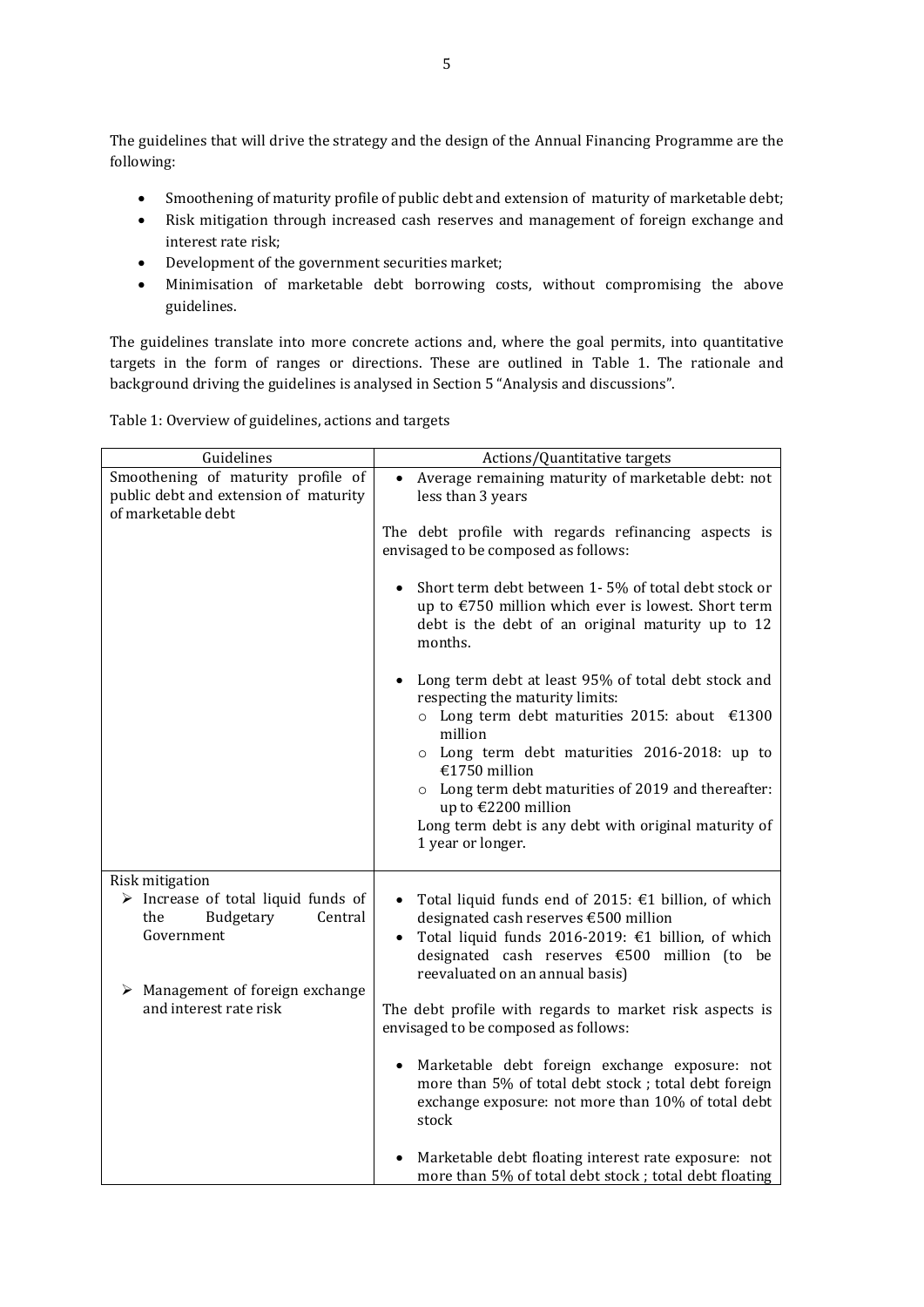|                                                          | interest rate exposure: not more than 60% of total<br>debt stock                                                                                                                                                                                                                                                                                 |
|----------------------------------------------------------|--------------------------------------------------------------------------------------------------------------------------------------------------------------------------------------------------------------------------------------------------------------------------------------------------------------------------------------------------|
| Development of the government<br>securities market       | Improvement of the efficiency of the government<br>$\bullet$<br>securities markets<br>Introduction of regular auctions and issuance<br>$\bullet$<br>calendar in the Treasury Bills market<br>Building of long term international bond yield curve<br>$\bullet$<br>Introduction of domestic bond (initially for short<br>$\bullet$<br>maturities) |
| Minimisation<br>of marketable<br>debt<br>borrowing costs | Improved investor relations<br>$\bullet$<br>Regular provision of information to investors<br>Expansion of the investor base                                                                                                                                                                                                                      |

#### <span id="page-6-0"></span>**3. Conditions and assumptions for the strategy**

#### <span id="page-6-1"></span>**3.1. Baseline macroeconomic assumptions and risk factors**

#### <span id="page-6-2"></span>**3.1.1. Macroeconomic and fiscal situation and outlook**

The economic performance so far has been better than anticipated. The Cyprus macroeconomic framework reflects a shallower recession than past forecasts while fiscal consolidation has progressed exceeding original targets. Throughout 2013 and 2014 there has been continuous fiscal overperformance. Important structural reforms have been implemented such as the Fiscal Responsibility and Budget Systems Law and the modernization and rationalization of the welfare system. Additionally, first signs of improvement in unemployment have appeared recently. In October the major domestic banks successfully passed their AQR-stress tests satisfying fully the necessary assessment and criteria. One bank which was identified as having a small capital deficit vis-á-vis the threshold has in the meantime been fully recapitalised by private sources. As from November 2014 the four major banks of the domestic system are under the supervision of the European Central Bank.

The first five Troika review missions were concluded positively. The implementation of the Economic Adjustment Programme remained on track whereby fiscal targets have been met with considerable over-performance, reflecting better than projected revenue results and prudent budget execution.

The primary fiscal balance is projected to turn positive by the end of 2014, enabling the fiscal deficit to fall below the excessive deficit threshold of 3% and improve gradually to 4,0% in 2019. Public debt to GDP is projected to follow a downward trend to below 100% of GDP by 2019, expressed in the revised ESA2010 terms. Despite the improvements some challenges remain with the contraction of real GDP continuing over 2014 whereas a modest and gradual recovery is expected to start in 2015. Output is projected to grow by 0,4% in 2015 and expand at a moderate pace thereafter reaching 2,1% in 2019.

#### <span id="page-6-3"></span>**3.1.2. Potential risk factors**

There exist potential risk factors that may have an impact on borrowing costs, credit ratings and stable market access. The return of confidence following recapitalization and restructuring of the banking sector may take time and the period of tight credit supply may also be prolonged. Structural reforms, as in the case of the privatization schedule, may face resistance and therefore this risk has to be stated, despite not being the baseline expectation. Moreover, a possible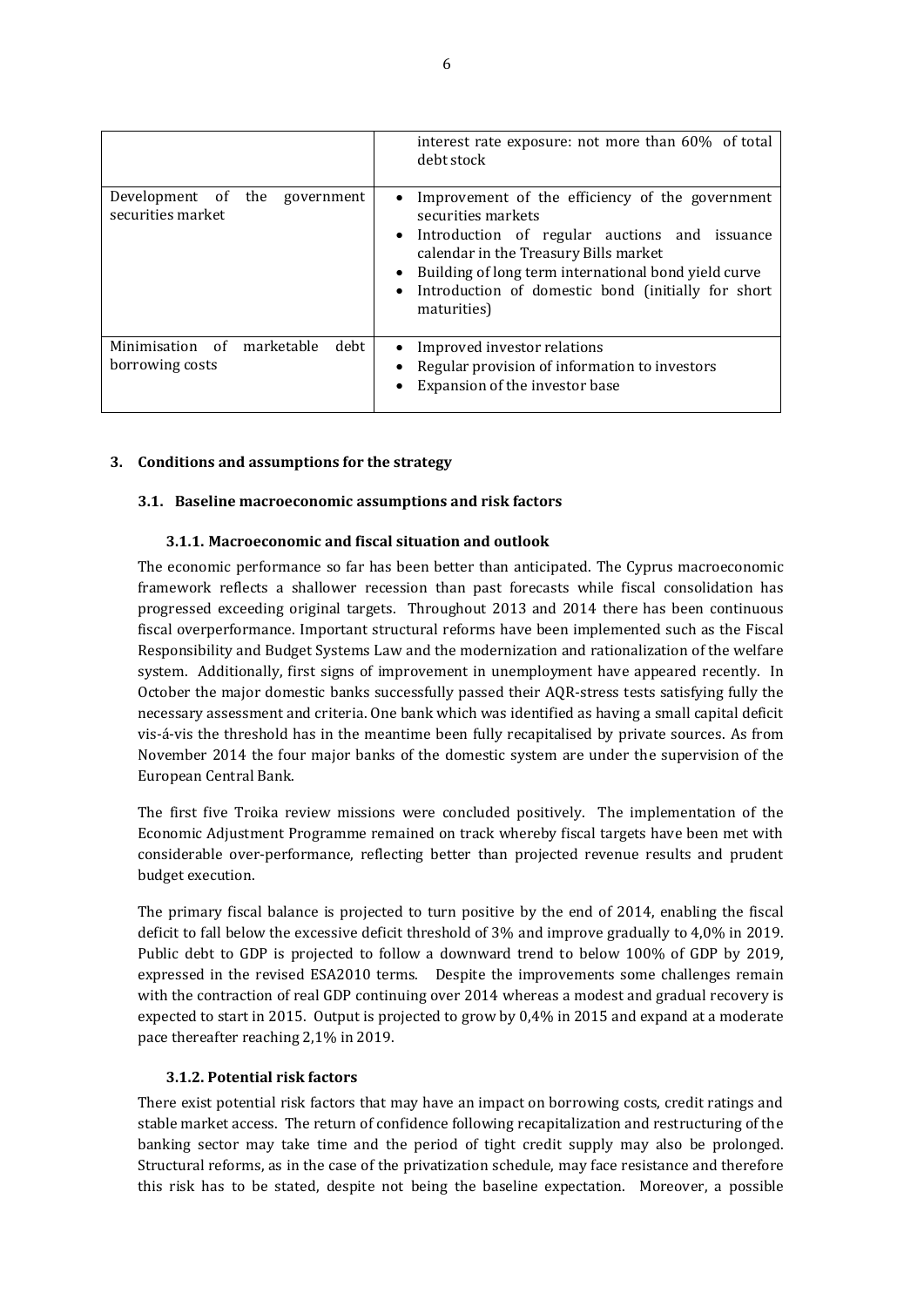realization of contingent fiscal liabilities resulting from government guarantees may take place. This source of risk is analysed in Subsection 3.1.3 "Contingent liabilities". In this context, regaining sufficient and uninterrupted market access must be ensured .

#### <span id="page-7-0"></span>**3.1.3 Contingent liabilities**

The Public Debt Management Law provides that the Public Debt Management Office is assigned with the responsibility to keep a complete, accurate and updated record of government guarantees and on a regular basis (at least once a year) follow up and assess the financial risk resulting from outstanding government guarantees. The PDMO is responsible also to assess the financial risk resulting from newly proposed government guarantees, before they are issued. Contingent liabilities in the form of government guarantees, express the explicit commitment of the Republic of Cyprus to guarantee the fulfillment of financial obligations for which the guarantee is issued. The said government guarantees are provided to both legal entities and private individuals.

The outstanding amount of government guarantees at end July 2014 was  $\epsilon$ 3,073 billion or about 19 percent of GDP, as compared to  $\epsilon$ 3,125 billion at end March 2014. The said guarantees by group of beneficiaries are presented in Table 2 below. It is worth noting that a 100% of the guarantees portfolio is denominated in Euro.

As can be seen from Table 2, below, the main beneficiaries of guarantees are the Bank of Cyprus (BoC) and the EFSF that account for  $\epsilon$ 1,3 billion (42% of the portfolio). The remaining guarantees of  $\epsilon$ 1,8 billion (58% of the portfolio) have been extended to public corporate bodies, local authorities, natural persons, non-for-profit organizations, semi-government organizations and private corporations.

| <b>Category of Beneficiary</b>                                                                                      | <b>Total Outstanding loans</b><br>(in $\epsilon$ million) | <b>Percentage</b><br><b>Frequency</b> |
|---------------------------------------------------------------------------------------------------------------------|-----------------------------------------------------------|---------------------------------------|
| Public corporate bodies <sup>1/</sup>                                                                               | 1.236                                                     | 40,22                                 |
| Financial Institutions <sup>2</sup> /                                                                               | 1.000                                                     | 32,54                                 |
| Local authorities <sup>3/</sup>                                                                                     | 334                                                       | 10,87                                 |
| International organisations <sup>4/</sup>                                                                           | 288                                                       | 9.37                                  |
| Natural persons                                                                                                     | 182                                                       | 5,92                                  |
| Companies with share capital<br>participation by the government, other<br>than financial institutions <sup>5/</sup> | 24                                                        | 0,78                                  |
| Companies                                                                                                           | 7                                                         | 0,23                                  |
| Not-for-profit organisations <sup>6/</sup>                                                                          | $\overline{c}$                                            | 0,07                                  |
| Total                                                                                                               | 3.073                                                     | 100,00                                |

Table 2: Grouped frequency distribution table by beneficiary (by amount and percentage) at end July 2014

1/ Refers to Sewerage Boards (€0,7 billion), Electricity Authority of Cyprus (€0,5 billion) etc

2/ Refers to Bank of Cyprus ( $€1$  billion)

3/ Refers to Municipalities and Community Boards

4/ Refers to European Financial Stability Facility

5/Refers to Cyprus Airways Ltd (€24 million)

6/ Refers to Satirical Theatre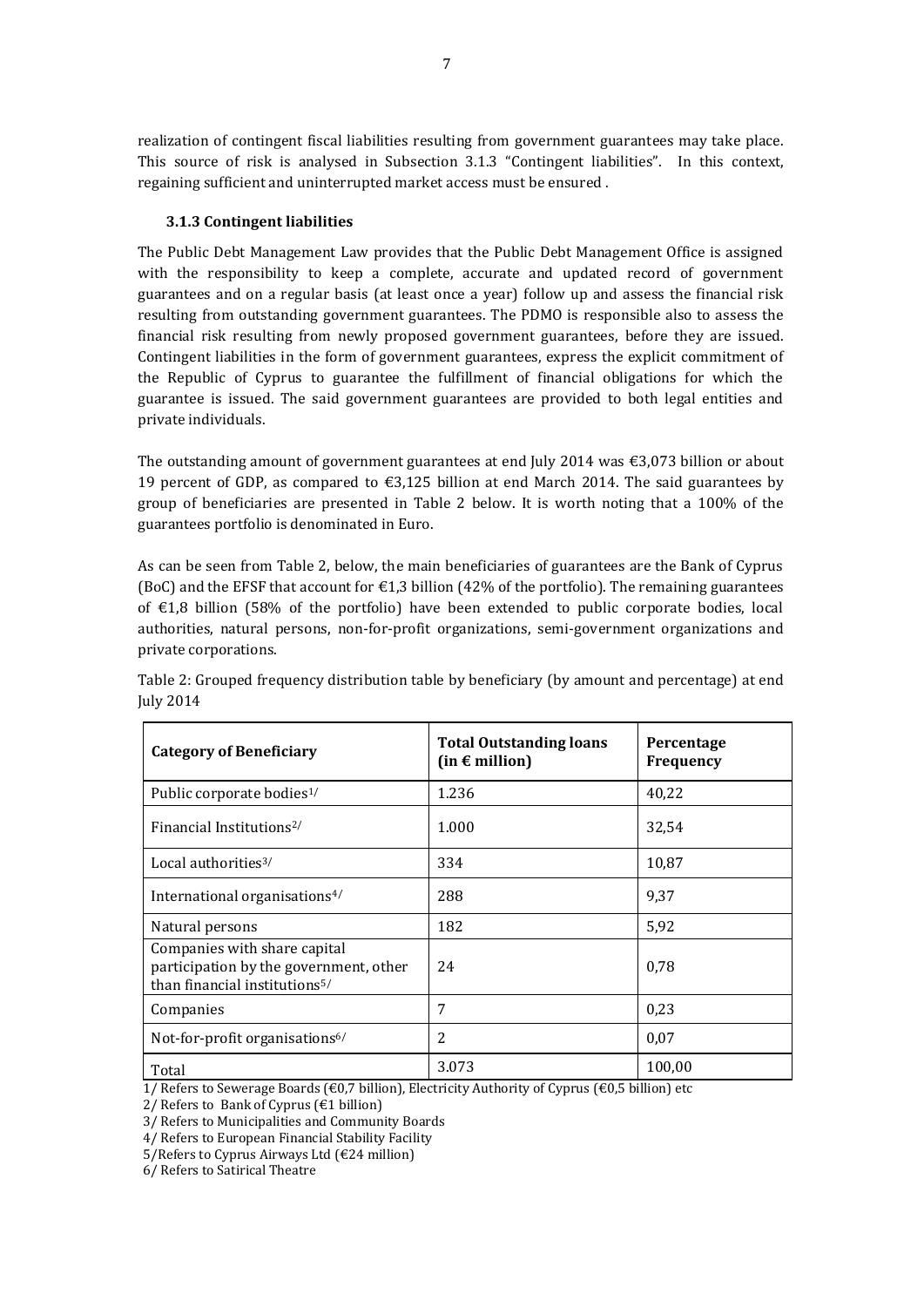A description of the various groups of beneficiaries of government guarantees is presented in Appendix 2.

Even though the government adopted a relevant guarantee scheme since December 2013 and stands ready to provide additional government guarantees in line with EU state aid rules, for a total amount of up to  $\epsilon$ 2,9 billion, for the issuance of bank bonds that can be used as collateral against liquidity, if it becomes necessary to safeguard the financial stability of the Cypriot economy, no such guarantees were requested up to date. The issue of any guarantee under this scheme, will also be subject to a risk-assessment analysis by the PDMO.

The total *unaudited* called guaranteed amount as of end September 2014 is €84 million. Out of this amount the PDMO estimates that the government may be required to pay up to  $\epsilon$ 50 million until the end of 2015. The remaining amount (i.e.  $\epsilon$ 34 million) of guarantees is expected to be paid by the government in the following years (2016-2017). It should be clarified that once a guarantee has been called, it does not mean that the government has to pay this claim immediately. The relevant procedure implies that the guarantee is payable after exhausting all legal measures against the principal debtor or if a court decision has been issued against the principal debtor. Furthermore, before the Government pays any amount, the individual called loan balances under guarantee have to be audited by the Treasury Department.

In the same context, the Government includes a provision for an amount of  $\epsilon$ 50 million in annual budgets regarding additional guarantees that might be called, i.e. for meeting the potentially resulting expenditure from such guarantees. This provision is consequently incorporated in the annual financing requirements.

Given that contingent liabilities might adversely affect both the liquidity position of the State and the effective implementation of the MTDS, the government paid particular attention to the improvement of the risk-assessment mechanism by enhancing the legal framework which assigns the relevant powers to the PDMO and by strengthening the capacity of the PDMO through the appointment of additional staff.

#### **3.1.4. Financing needs and sources of funding**

#### <span id="page-8-0"></span>**Financing needs**

The bulk of the financing needs is made up by medium-long term amortisations. The government budget deficit diminishes in volume whilst in 2018 it turns positive, thus contributing to a reduction in financing needs. At the same time however, financing needs assume full use of Programme buffers. This is a purely technical assumption for the purposes of the MTDS and is expected to be reavaluated positively over 2015 following fiscal overperformance, successful comprehensive assessment of banks and a revised macroeconomic outlook. The source for the financing needs over the programming period is the  $5<sup>th</sup>$  review of the Economic Adjustment Programme for Cyprus.

#### **Sources of funding**

The potential sources of financing over the 5-year period covered by the MTDS include both official and market creditors. Official sources are the European Stability Mechanism and the International Monetary Fund. The market sources can be further broken down into (a) foreign government securities and (b) domestic government securities, with the differentiation among the two lying in the issuance law and investors' origin but not in currency, and (c) issuance in foreign currency presuming thereby foreign law *and* foreign investors.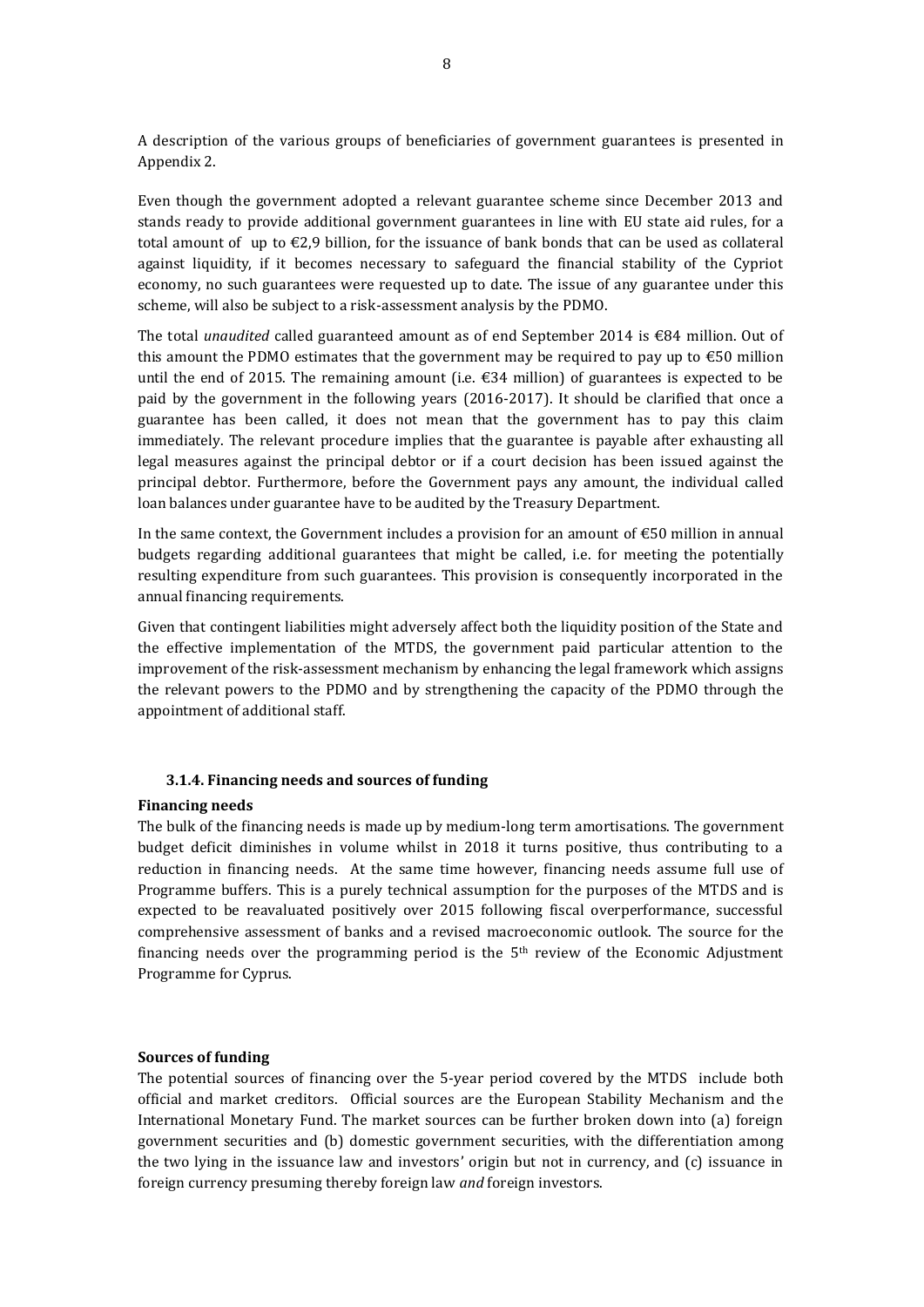An overview of the market instruments of the Republic of Cyprus is presented in Table 3.

| Security                         | <b>Maturity</b>        | Interest rate type                       | Currency     | Legal<br>Jurisdiction |
|----------------------------------|------------------------|------------------------------------------|--------------|-----------------------|
| Treasury Bills                   | up to 12 months        | zero coupon                              | EUR          | Cyprus                |
| Euro Commercial<br>Papers        | up to 12 months        | zero coupon                              | EUR or other | UK                    |
| Domestic Retail Bonds            | 6 years                | step-up structure                        | EUR          | Cyprus                |
| Domestic Bonds                   | more than 12<br>months | Fixed, floating,<br>Indexed, zero coupon | EUR          | Cyprus                |
| Euro Medium Term<br><b>Notes</b> | more than 12<br>months | Fixed, floating,<br>Indexed, zero coupon | EUR or other | UK                    |

Table 3: Characteristics of borrowing market instruments

The domestic investor base is heavily dominated by the domestic credit institutions<sup>1</sup> with holdings of approx. 77% of domestic bonds (excluding the bank recapitalization bond). The nonbank holdings are attributed mainly to insurance companies and pension & provident funds. The domestic investor base is homogenous and its behavior relates highly to the developments in the domestic banking sector.

The foreign investor base is currently mainly asset management and hedge fund investors. During the last ETMN issuance in June 2014 the majority of investors were Fund Managers (51%) and Hedge Funds (27%). Geographically it was concentrated in the UK (54%); 23% of the bond was purchased by other European investors, excluding domestic ones, while 14,5% of the issue was covered by domestic investors. An increasing participation of banks, real money and more asset management investors can be expected with the gradual improvement in the sovereign credit rating.

#### <span id="page-9-0"></span>**3.2. Medium term financing assumptions**

l

It is important to note that a technical assumption is made that the full outstanding €10 billion ESM-IMF Programme will be utilized by Q1-2016. This does not exclude that financing needs even *beyond* Q1-2016 may also be covered should fiscal overperformance continue at the current trend. However, until Q1-2016 market issuance is possible for liability management purposes *while* covering main financing needs from official funding. Furthermore, a share of new market issuances of 2015 will be diverted towards the enhancement of existing cash reserves. Thus, it is expected that debt issuances during the remaining duration of the Programme will be largely but not entirely debt-neutral.

The working assumptions of the MTDS with regards to fiscal deficits and privatisation proceeds are those forecast under the Programme. With regards to privatisation revenue in particular,  $\epsilon$ 500 million reduce financing needs in each of 2015 and 2016. Furthermore, the impact of contingent liabilities is embedded within the fiscal needs and amounts to  $\epsilon$ 50 million annually, as explained further in Subsection 3.1.3.

<sup>1</sup> This comprises of about 14 institutions of either local banks or subsidiaries of foreign banks. A number of branches of foreign banks and representative offices within the domestic banking sector are not in fact involved in Cyprus government domestic securities.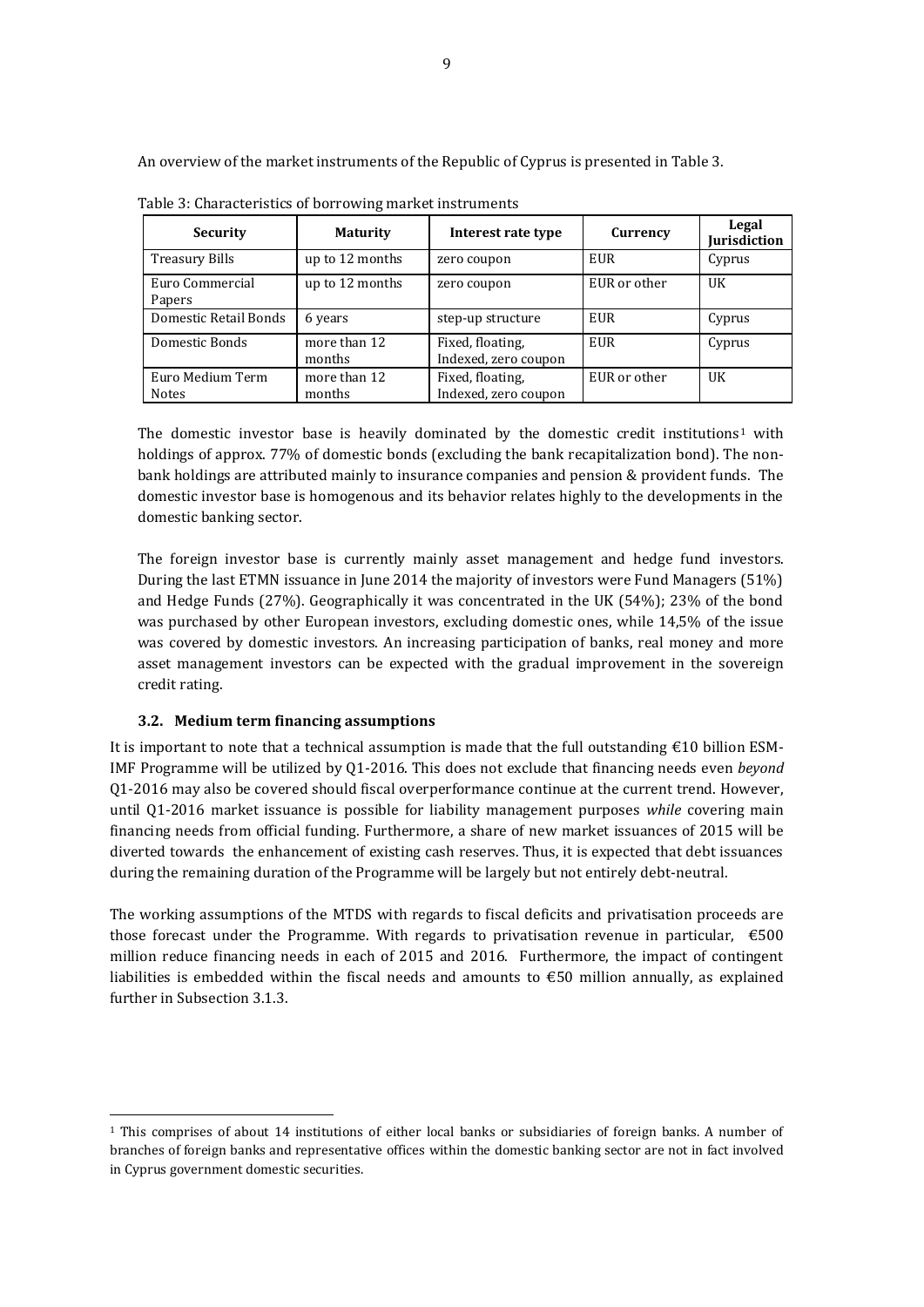#### **Pricing assumptions**

The long term borrowing cost has been computed based on the German Bunds forward curve plus a credit (and liquidity) risk premium which decreases towards the end of the strategy period. The domestic market borrowing cost has been calculated based on a premium over the foreign borrowing cost. The interest rates of ESM loans were taken from own ESM estimations based on market data and Programme assumptions as of June 2014.. The interest rate of other variable-rate loans was projected according to the Euribor forward rates. All pricing assumptions are sensitive to global and country specific developments in fixed income and currency markets.

#### <span id="page-10-0"></span>**3.3. Sovereign credit rating and rating outlook**

The current Republic of Cyprus credit ratings are the following: DBRS: B (low) with stable outlook; Fitch Ratings: B- with positive outlook; Moody's Investors Service: Baa3 with stable outlook; Standard & Poor's: B+ with stable outlook;

Since the start of the Economic Adjustment Programme, the Republic was upgraded between 3 to 4 notches by the aforesaid credit rating agencies. These were the first positive actions since 2010 from a rating perspective and were significant in terms of changing the negative trend. The potential is generally encouraging towards further upgrades albeit existing risk factors in the strategy period.

While market views and rating developments may not always coincide the credit rating will generally keep its role in terms of investors' risk and pricing guidance, and is useful in peer comparisons. It is expected that a gradual rating improvement should have an enhancing impact both on the structure of the investor base as well as to the overall market demand of Cyprus government bonds. This should in turn translate, ceteris paribus, into a lower cost.

#### <span id="page-10-1"></span>**4. Stock and structure of existing debt portfolio**

#### <span id="page-10-2"></span>**4.1. Stock and composition of existing portfolio**

Cyprus experienced a sharp worsening of the public debt situation over the crisis due to fiscal loosening, financial sector recapitalization and negative growth rates. The debt stock at end 2013 stood at €18,4 billion and is projected to reach €18,9 billion by end 2014, the start of the MTDS programming period.





The full stock of debt is presented in Appendix I.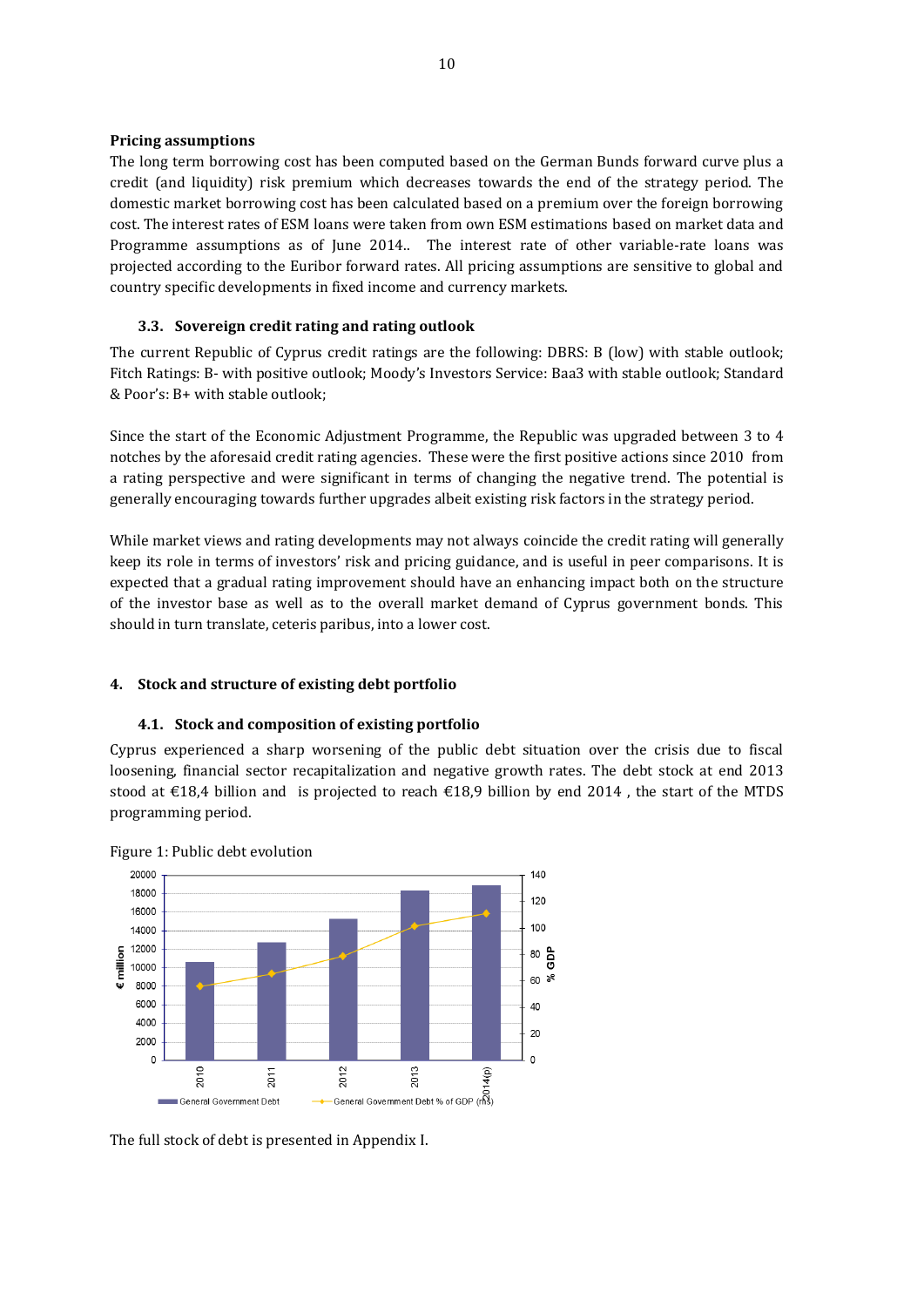The current debt structure is dominated by non-marketable debt in the form of loans by supranational organisations (mainly ESM, IMF, EIB) as well as other governments and the Central Bank. The fall in the domestic bond share is only mitigated by the bank recapitalization bond (6% of debt) as otherwise no significant issuance activity has been undertaken in the domestic market since 2009. The foreign bond share has been on a falling trend since 2012. However signs in this segment are more encouraging since in June there was an initial return to the market with the first significant international issuance in nearly 4 years.



Figure 2: Projected debt composition by instrument, end 2014

#### **Box: Main characteristics of the loans by the European Stability Mechanism and the International Monetary Fund**

The outstanding financing Programme with the IMF is an Extended Fund Facility. The approved mount is SDR 891 million which correspond, at the time of the Facility approval, to €1032 million. This amount is equal to 563% of Cyprus' quota at the IMF.

The Special Drawing Rights (SDR) is an international reserve asset whose value is based on a basket of four currencies. Itself is not a currency but forms the means by which the holders can obtain access to currencies of the IMF members.

Each tranche by the IMF for Cyprus is repaid in equal installments between 4,5 and 10 years as per the rules of the Extended Fund Facility. The interest rate is floating and stepwise increasing the longer the debt is outstanding and the higher the amount borrowed. Furthermore, servicing of the IMF loans in interest and principal is in SDRs so that this debt carries foreign exchange risk until its full settlement.

The available financing by the ESM has been set for the remainder of the  $\text{\textsterling}10$  billion, i.e. at  $\text{\textsterling}8968$ million. The weighted average maturity of these loans has been agreed at 15 years, while the maximum maturity has been set at 20 years. The various tranches are actually projected to fall due between 2024 and 2033.

The interest rate results from combining the estimated borrowing cost of the ESM with the countryspecific funding mix as of June 2014 (such funding mix being dependent to country's disbursement and redemption path), and incorporating margin and fees payable. ESM's borrowing cost estimations themselves are derived using a market based estimate of future money market interest rates in the euro-area, adding an estimated spread. The current (2014) interest rate is about 1% but this is projected to increase to a long term level beyond 2,5%.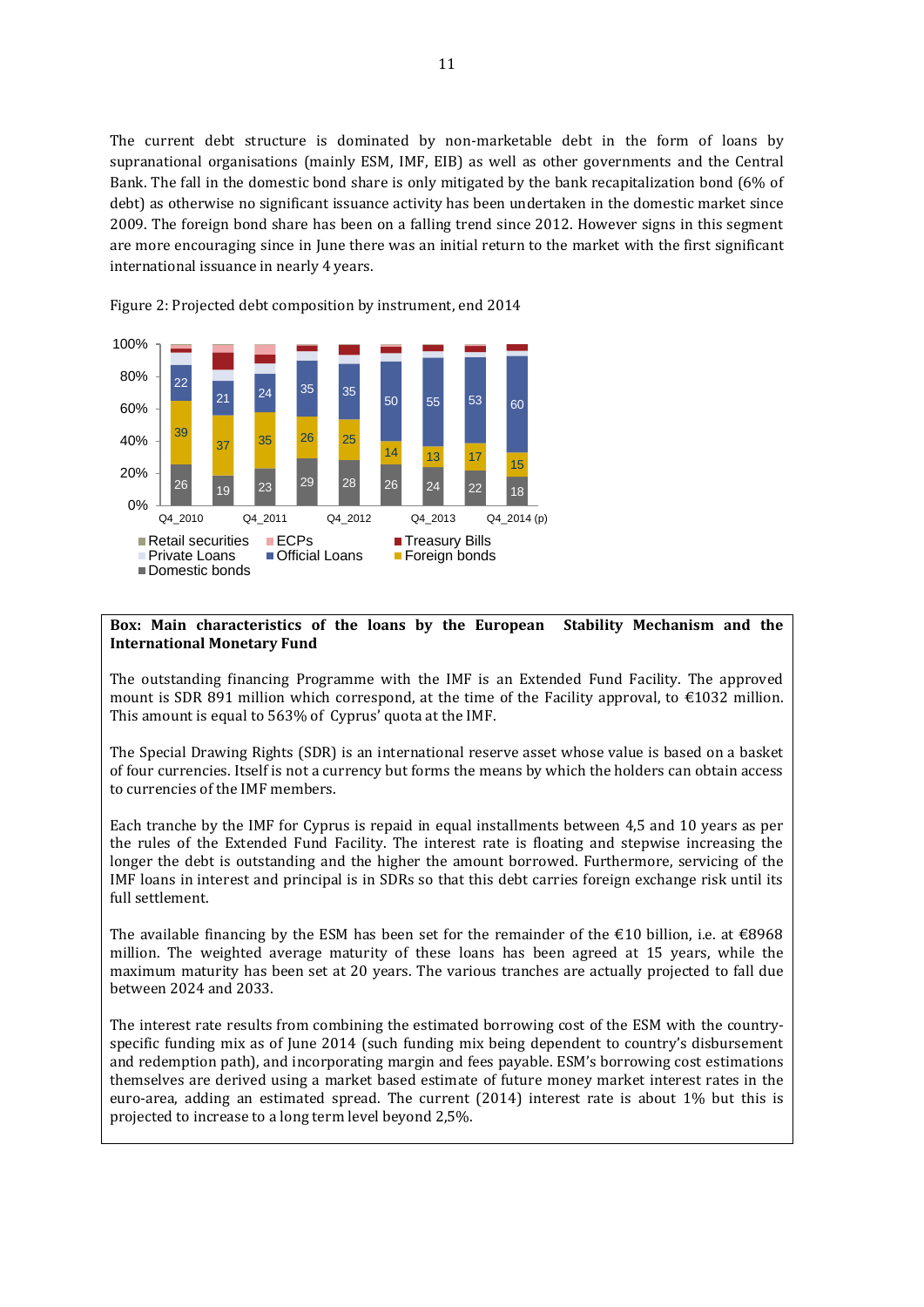#### **4.2. Costs and risks of existing portfolio**

<span id="page-12-0"></span>The weighted average cost of outstanding debt is expected to be 2,9 % at end 2014 which is the lowest level since end 2010. The cost has benefited significantly from the low interest rate of ESM-IMF loans, albeit this at a semi-fixed/semi-variable nature, and the low base rates of the Euribor. Notwithstanding this, the market cost of Treasury Bills and foreign bonds, the only market instruments issued recently, has been the highest in the Eurozone.

#### **Refinancing risk**

At end 2014 the average term to maturity of debt is expected to be at a historic high of 8,5 years (preliminary estimation). This is a natural result of the long term official loans with the average maturity of the ESM loans at 15 years.

Although in average terms the maturity structure is clearly improving the current debt maturity profile shows a concentration of maturities in the years 2015-2020. In fact, about 40% of debt falls due within 5 years.







#### **Interest and Currency risk**

At end December 2014 the interest rate structure is projected to be 55% fixed-rate debt and 45% floating-rate debt as shown in Figure 5.

A further split of variable-rate debt (Figure 6) indicates that the largest share relates to official loans by the ESM and the IMF, whilst further bank loans carry low margins over base rates. The average time to refixing is projected to be 2,2 years.



Figure 5: Interest composition of debt, end 2014 Figure 6: Breakdown of floating interest rate debt



The currency risk in the existing portfolio is limited since about 3% of outstanding debt is denominated in foreign currency, which in fact, is exclusively the SDR basket of currencies of which the domestic currency (EUR) forms a major component.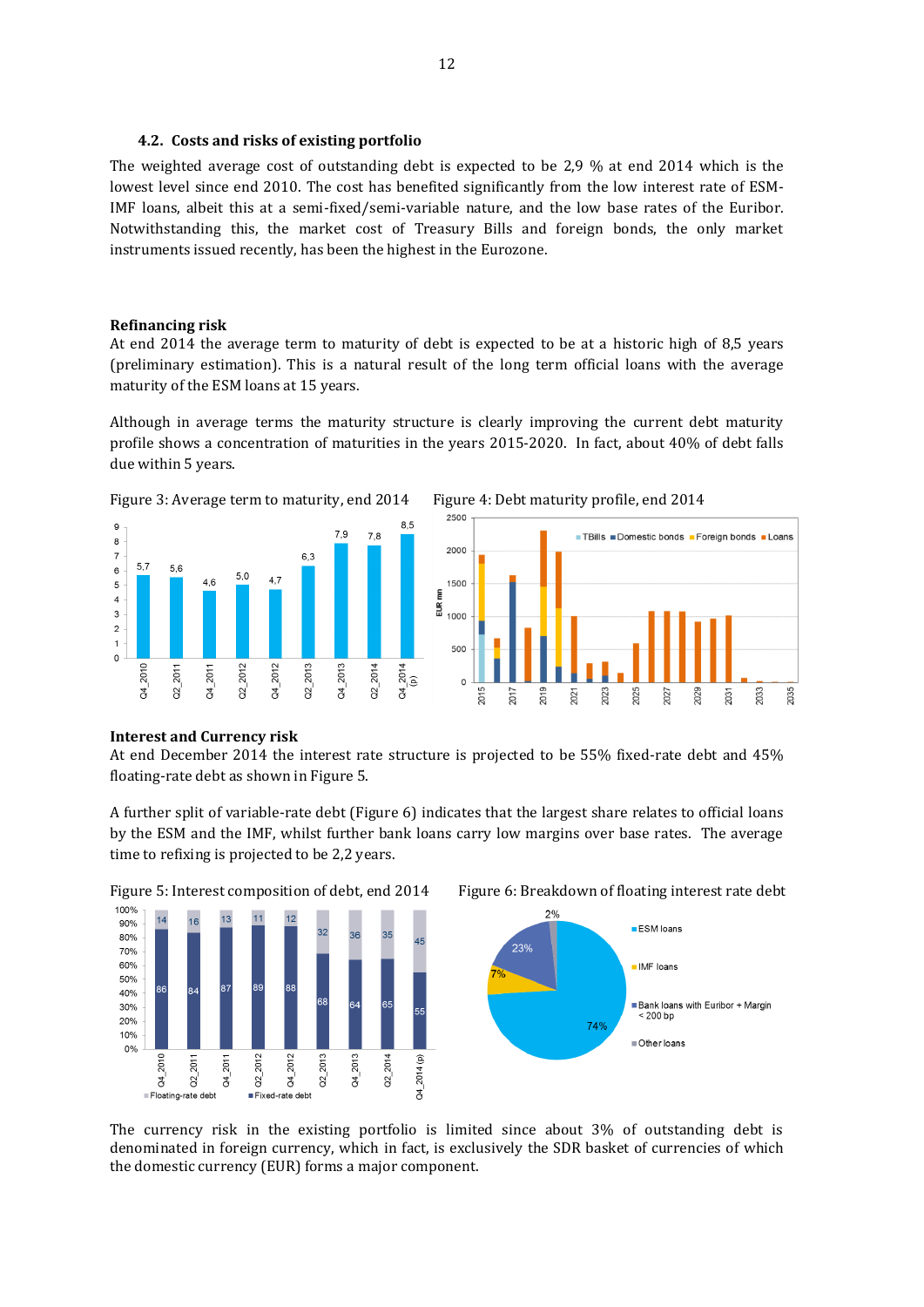

Figure 7: Currency composition of debt, end 2014

#### <span id="page-13-0"></span>**5. Analysis and discussion**

This section outlines the guidelines but more importantly the underlying situation which was the motivation for the guideline as well as how the core actions and quantitative benchmarks contribute towards addressing the issues.

#### <span id="page-13-1"></span>**5.1. Smoothening of debt maturity profile and extension of marketable debt maturity**

The potential risks of the post Programme period with the economy still adjusting from the financial and economic crisis, are expected to remain during the first years after the exit from the Programme. In order to mitigate potential risks and secure comfortable access to the capital markets it would be beneficial to maintain low maturities during the first post Programme years to moderate market based issuance and after that period maintain a smooth maturity profile. Low debt maturities in the first post Programme years will reduce the refinancing risk and will provide the necessary financing room in case funding needs are higher than projected or if market conditions become adverse. The existence of a smooth maturity structure in the later years will similarly reduce the rollover risk and project an image of stability and normality.

The level of short term debt on any given year will be heavily influenced by the overall debt maturities of the following year. Given the general direction of increasing the share of domestic bond issuances over Treasury Bills the range of short term debt is envisaged to range between 1%-5% of total debt stock. In order to account for variations in debt stock and not to compromise the containment of refinancing risk , outstanding short term debt during the programming period shall remain within €750 million.

Consequently medium and long term debt is expected to be at least 95% of outstanding debt. At the same time, debt redemptions should be managed by, inter alia, not violating any upper limits in medium-long term maturities. Medium/long-term maturities for 2015 are set at about €1300 million. For the years 2016-2018 the projected target is that these maturities will not exceed annually €1750 million. For the year 2019 onwards this target is raised to a maximum of €2200 million annually. Restricting the medium/long term annual maturities does not necessarily imply an increase in the short term borrowing. Maintaining a rational amount of medium/long term maturities, may be achieved by issuing longer-term bonds or by exchanging outstanding medium-term bonds for longerterm bonds. These targets are based on the current forecast of borrowing needs and may be revised if the borrowing requirement changes substantially. For safeguarding a rational balance between medium/long-term maturities and short term borrowing, the average remaining maturity of marketable debt is targeted not to fall below 3 years by the end of the period (2019).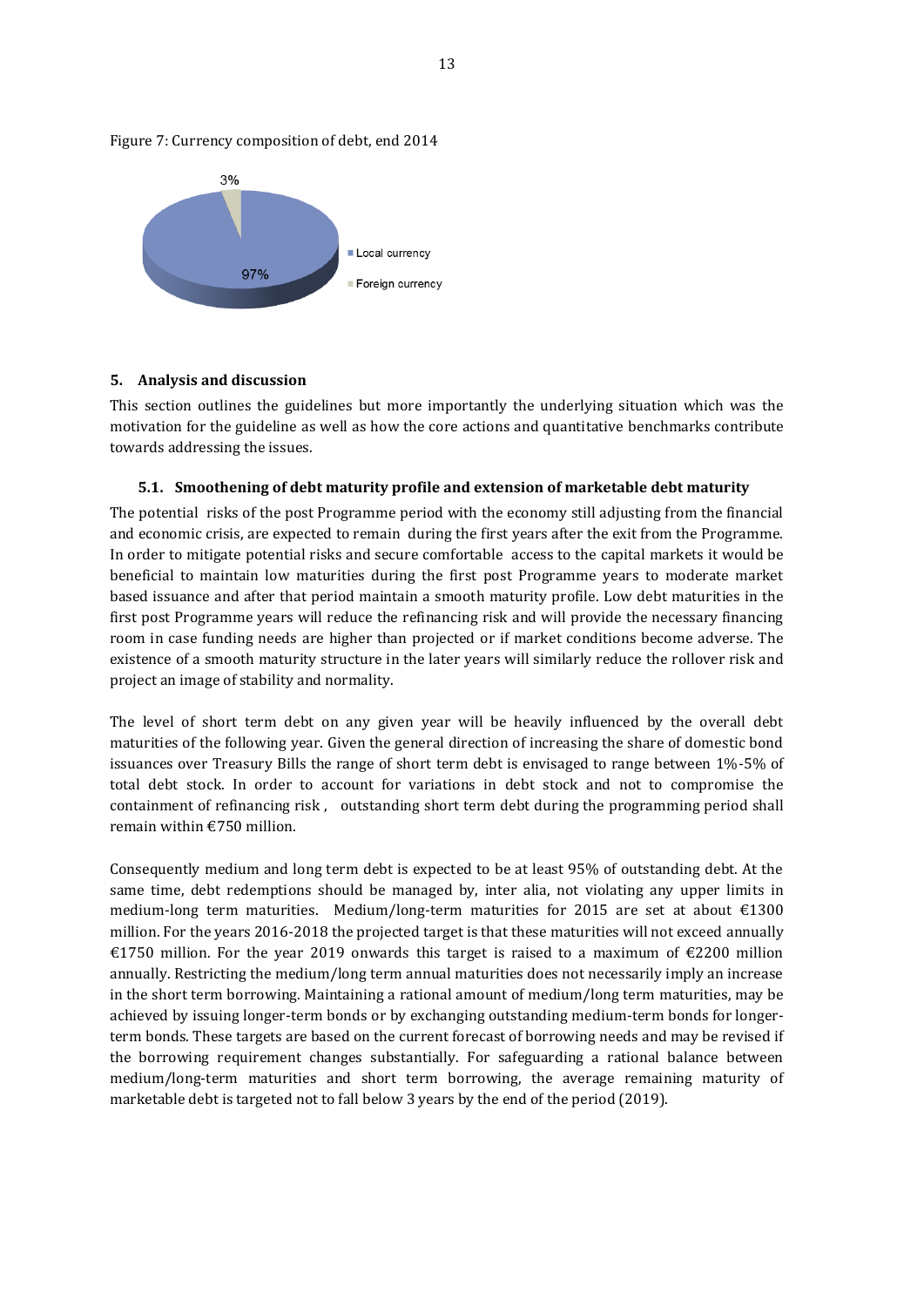#### <span id="page-14-0"></span>**5.2. Mitigation of Potential Risks**

The potential risks and uncertainty of the post-Programme period will be mitigated through increased levels of liquid funds and containment of foreign exchange and interest rate risk.

The government liquid funds are made up of (i) funds to cover cash flow needs, set by a decision of Council of Ministers to a minimum of  $\epsilon$ 500 million and (ii) cash reserves, currently at  $\epsilon$ 200 million. The existence of an increased cash reserve level, higher than today's amount will reduce liquidity risk and will materially improve market perception for the risks facing the Republic thus reducing borrowing costs. Cash reserves are targeted to increase to €500 million by the year end 2015 and thereafter will be reevaluated on an annual basis. This will bring total liquid funds to €1 billion at end 2015, which covers most of the total financing needs of the year 2016.

Moreover, the amount of  $\epsilon$ 1 billion is projected to be adequate to cover the fiscal deficit and short term debt repayments for a period of at least three months for the remaining strategy years. Beyond these cash holdings the available cash will fluctuate depending on total financing needs in the following three months.

It should be noted that while the strategic choice of maintaining high cash holdings is important for the reduction of liquidity risk it is accompanied by significant fiscal costs. It should thus be monitored closely and combined with an efficient investment policy of excess liquidity to mitigate its cost impact.

As the IMF funding is denominated in a basket of currencies the foreign exchange risk has increased in the last few years. However currency risk exposure in the portfolio remains low and, as shown in Section 5.6, under stress scenarios there is a limited impact of the currency shock on overall debt service costs. Moreover given the potential diversification of investor base associated with issuance in non-Euro currencies this risk can be justified, albeit in a limited manner, due to its positive attributes on liquidity and refinancing risk. It is thus envisaged that marketable debt issuances in foreign currency will not accumulate to more than 5% of the outstanding debt which corresponds to total foreign currency exposure in marketable and official debt not exceeding 10% of total debt stock by the end of the strategy period. This benchmark target allows some room for flexibility in the market activity while still focusing on euro issuances.

Although most floating rate debt has currently highly favorable terms the possibility of the associated costs increasing is quite high since interest rates at the moment are at historically low points and a rise in base interest rates in the medium term is almost certain. Importantly, floating rate debt already makes up a significant share of (45%) of the debt portfolio and is expected to reach 55% by the end of the strategy period even though, as explained earlier, it corresponds to low-margin, official debt. While it is preferable to have fixed interest profile for certainty of debt service payments it may be possible to reach new investors and achieve longer maturities by offering floating interest rate structures. A range of up to 5% marketable debt exposure to floating interest rates is thus considered appropriate to balance the associated risk while allowing some borrowing flexibility. This translates to a total of up to 60% of total debt stock being under variable interest rates when accounting for both official and market sources.

While this target share is significant it is important to highlight that most of the variable debt is relatively low risk as the majority relates to the ESM loans which are funded on a pool of fixed rate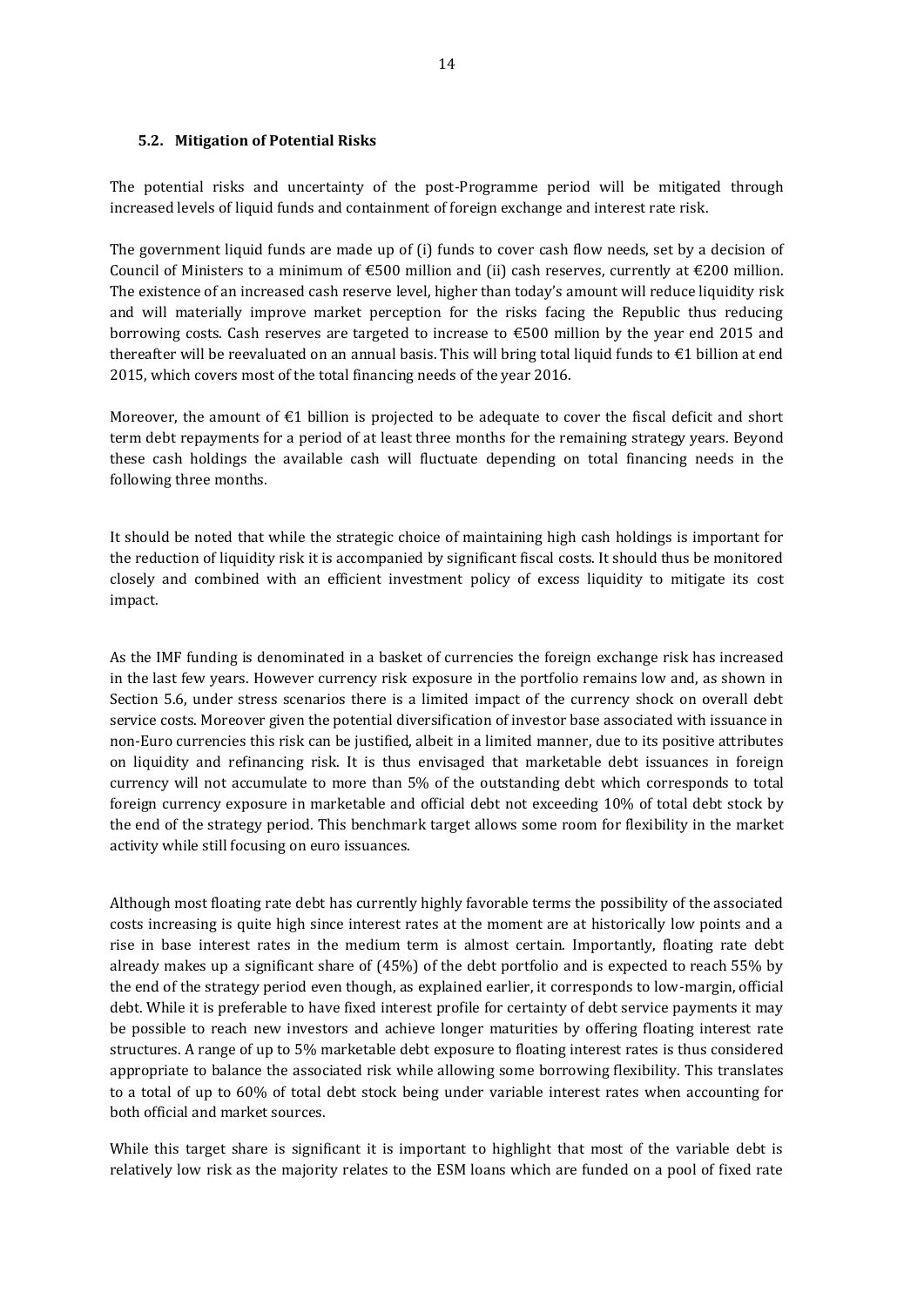instruments that would only generate an increase in borrowing cost gradually over time. With the gradual repayment of official loans of IMF and ESM starting in 2017, the level of floating rate debt will subside as in parallel more fixed rate instruments are issued.

In order to avoid increasing foreign exchange rate and interest rate risk the Public Debt Management Office will focus on fixed rate euro denominated issuances during the first post-Programme years while closely monitoring market conditions and possible opportunities. This practice will be reevaluated towards the end of the MTDS period.

#### <span id="page-15-0"></span>**5.3. Development of government securities market**

The existence of a developed liquid securities market is essential both to maintain stable market access and to reduce costs. This objective can be achieved through the reduction of the liquidity premium, the increase in the investor universe and the creation of a more robust price discovery mechanism. The lack of a well-functioning market increases borrowing costs for the Republic and is an impediment to the development of a liquid domestic money market.

The development of a well-functioning securities market is a gradual process which is expected to take some years to complete. This process will begin with developing the short term part of the market and graduating to a fully functioning long term securities market towards the end of the programing period.

A specific characteristic of the Cyprus government bond market (both domestic and international) is the relatively shallow liquidity which results in high liquidity premiums during new issues and reduces the available investor pool. This is an issue that the PDMO sees as central to the reduction of costs and plans to improve upon within the reference period as described below.

It is necessary, as a first step in this process, to create a well-functioning Treasury Bills market with frequent auctions at pre-set dates and a published auction calendar. The T-Bill market, in conjunction with steps to develop a liquid market for medium to long term bonds will ensure an acceptable level of liquidity.

The PDMO will take a number of actions for the building up of a long-term yield curve by issuing euro denominated medium to long-term instruments in the international markets.

During the MTDS period the PDMO will re-introduce domestic bonds in an effort to restore the domestic government bonds market. The existence of a domestic bond market will act as a complement (and not a replacement) of the international bond market. The existence of such a market is necessary as it will provide a more stable investor base segment as well as opportunities for investor and instrument diversification. Currently the domestic investor base is heavily dominated by the domestic credit institutions who hold the large majority of outstanding bonds. A further strategic objective will be to diversify the domestic investor base to include a more diversified set of investors with different investment preferences and investment horizons.

The final strategic target towards the end of the period will be the establishment of a well-functioning long term bond market through the introductions of the most appropriate market structures (e.g. Primary Dealers). Without a well-functioning and liquid bond market issue and other risk premiums will remain high while access to the market will always be constrained relative to peers who have a developed bond market. The existence of a bond market also provides a number of other ancillary benefits for the economy as it is crucial to the development of the capital markets as a whole in order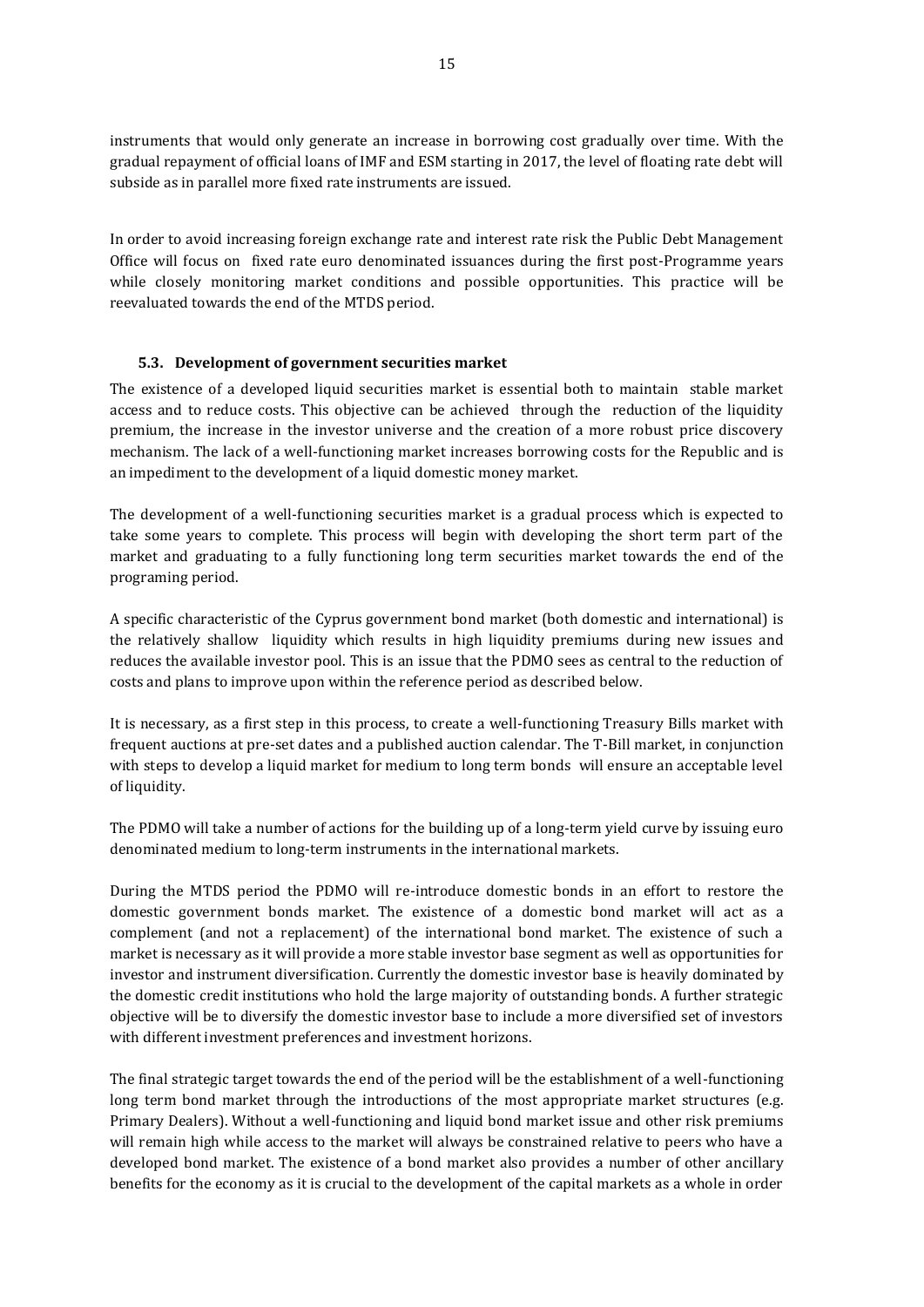to complement bank financing. Also it enables the introduction of other products including repurchase agreements (repos) and other instruments that can help improve risk management and financial stability. The infrastructure needed to develop such a market (informational, legal and institutional) has benefits for the entire financial system.

#### <span id="page-16-0"></span>**5.4. Minimisation of marketable debt borrowing cost**

The PDMO aims to minimise borrowing costs in order to improve both fiscal performance and the sustainability of public debt to the largest extent possible subject to the risk parameters as defined in the Guidelines 2015-2019. Borrowing cost minimisation is targeted to be achieved through improved investor relations, expansion of the investor base and significant improvement of the fundamental mechanics of the Republic's debt markets.

A well-diversified investor base will lead to a better price discovery mechanism as more investors are involved and increased demand will by itself drive costs lower. The existence of a non-homogenous investor base (e.g. only domestic banks) will reduce the possibility of all investors abandoning the market at the same time and thus reduce refinancing risks.

Good investor relations are important as beyond the obvious positive effects of attracting new investors a well-informed investor base is less volatile and is more confident in dealing with the borrower as there is more certainty about the risks involved with the relevant investment.

These qualitative factors should translate into quantitative reductions of borrowing costs through better pricing and the reduction of risk premiums which in the case of the Republic of Cyprus represent a significant part of the spreads to peer countries.

#### <span id="page-16-1"></span>**5.5. Stylized quantitative analysis**

For the achievement of the medium term goals a borrowing strategy following and adhering to the general guidelines is necessary. In order to understand the mechanics of various borrowing options and for the expansion and deepening of analysis the IMF-World Bank jointly developed MTDS tool was used. Under the tool four alternative strategies were constructed with the purpose of examining stylized situations to help reach general meaningful conclusions. It is important to stretch that these are only few of the many possible strategies but these four were selected to highlight the major alternative choices in the strategies.

For the case of Cyprus no particular strategy can be described as the baseline one, given the nearly full financing from the Programme since Q2-2013, following the exclusion of the country from international capital markets in mid 2011. Hence all four strategies can be considered as equally new to Cypriot public debt management. All strategies assume financing of all needs, except the short term debt, in 2015 and Q1-2016 from the Programme sources as well as absorption of the full Programme financing of  $\epsilon$ 10 billion. However, given the efforts to re-establish regular presence in the market the strategies test also debt-neutral market issuance during the Programme period i.e. whereby proceeds are to be used entirely for debt buybacks. This fits within the guidelines of smoothening the debt maturity profile.

The four strategies under examination are the following:

*Strategy 1: cost reduction.* This implies market financing in the post-Programme period in the form of short term debt or government bonds of maximum 3 year tenor. The mix external-domestic is equal with financing being in the form of bonds and bills respectively.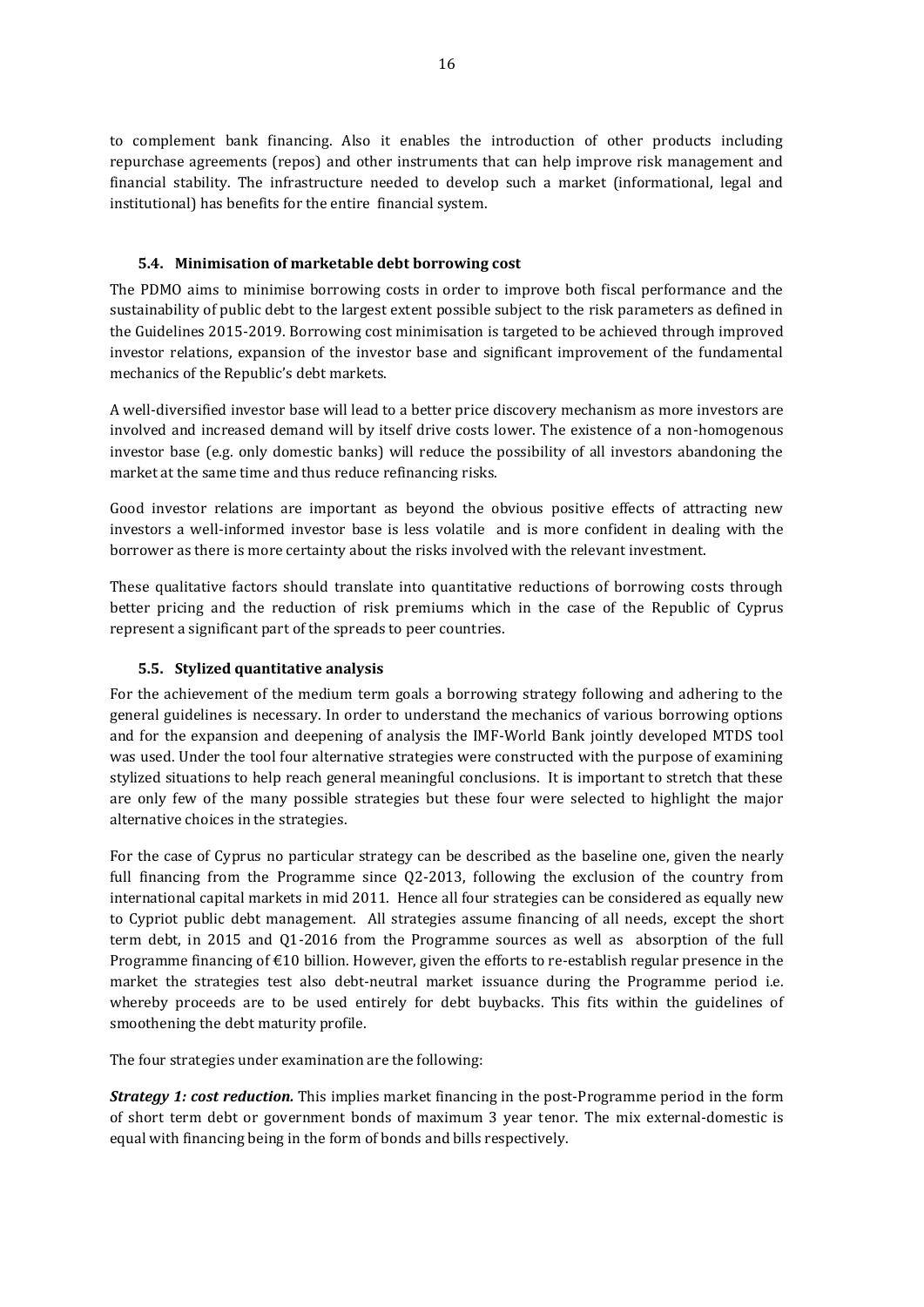*Strategy 2: maturity extension.* Under this strategy the market financing in the post-Programme period is undertaken in long term foreign-law bonds, whilst in the domestic market the share of Treasury Bills diminishes and a shift to domestic bonds takes place.

*Strategy 3: investor base diversification.* This strategy is identical in all parameters as Strategy 2, however half of the external market financing is undertaken in foreign rather than domestic currency. The foreign currency chosen is the USD.

*Strategy 4: domestic debt market development.* This option presumes a stronger presence in the domestic rather than the external market, which was stipulated in all three previous strategies. Hence, issuances lie in domestic securities, moving composition from Treasury Bills to 3-year and then to 5-year domestic bonds. No external market financing is undertaken.

The strategies were subject to interest rate and exchange rate shocks under four scenaria.

- *Scenario 1: interest rate shock*. Short term interest rates rise by 1,50%, long term rates by 3,00% whilst ESM and IMF loans interest rate by 0,25% and 0,5% respectively, given their semi-variable nature. Euribor rates for other floating interest debt increase by 1,50%. This is a permanent shock applied to the whole 5-year period.
- *Scenario 2: severe interest rate shock.* Short term and long term market rates increase twice as much as Scenario 1, while the ESM and IMF loans' interest rate rise by 0,5% and 1,0% respectively. Euribor rates increase by 2,50%. This is a permanent shock applied to the whole 5-year period.
- *Scenario 3: depreciation of domestic currency*. An exchange rate depreciation of 10% of the EUR against the USD as well as to the other currencies composing the SDR basket is applied in the final year 2019. In order to arrive to the shock magnitude of 10%, the standard deviation of historical exchange rate EUR-USD was calculated. The shock was then computed as twice as large as the historic standard deviation.
- *Scenario 4: combination shock.* This is a shock to both the interest and exchange rate parameters, combining Scenario 1 and Scenario 3.

#### <span id="page-17-0"></span>**5.6. Cost-risk analysis under different strategies**

The cost-risk analysis is particularly insightful examined using the MTDS tool output. It is important to highlight however, that the tool captures a broad analysis but its purpose is not the full borrowing modeling, not that the latter is, in fact, possible. The results are to be interpreted with cautiousness since the analysis is made on an indicative basis and it should not be understood that the illustrated results will be the actual cost and risk outcome.

In the stylised analysis the average cost increases under all strategies. The alternative strategies' cost impact ranges between 3,4% and 4,0% at the end of the programming period up from 2,9% at the start of the programming period. At the same time the maturity indicators worsen by end 2019, with the average maturity falling from 7,7 years to a range between 5,5 and 7,3 years. The trend in the cost and maturity indicators is inevitable given the return to post-Programme full market financing and the approaching of the official loans' maturity period.

The indicators of interest rate refixing of total debt (ATR: Average Time to Refix and debt refixing within 1 yr) are largely skewed by the floating rate loans of ESM-IMF, as explained in Box 1. Hence the indicators on marketable debt refixing were introduced. Similarly while the Average Time to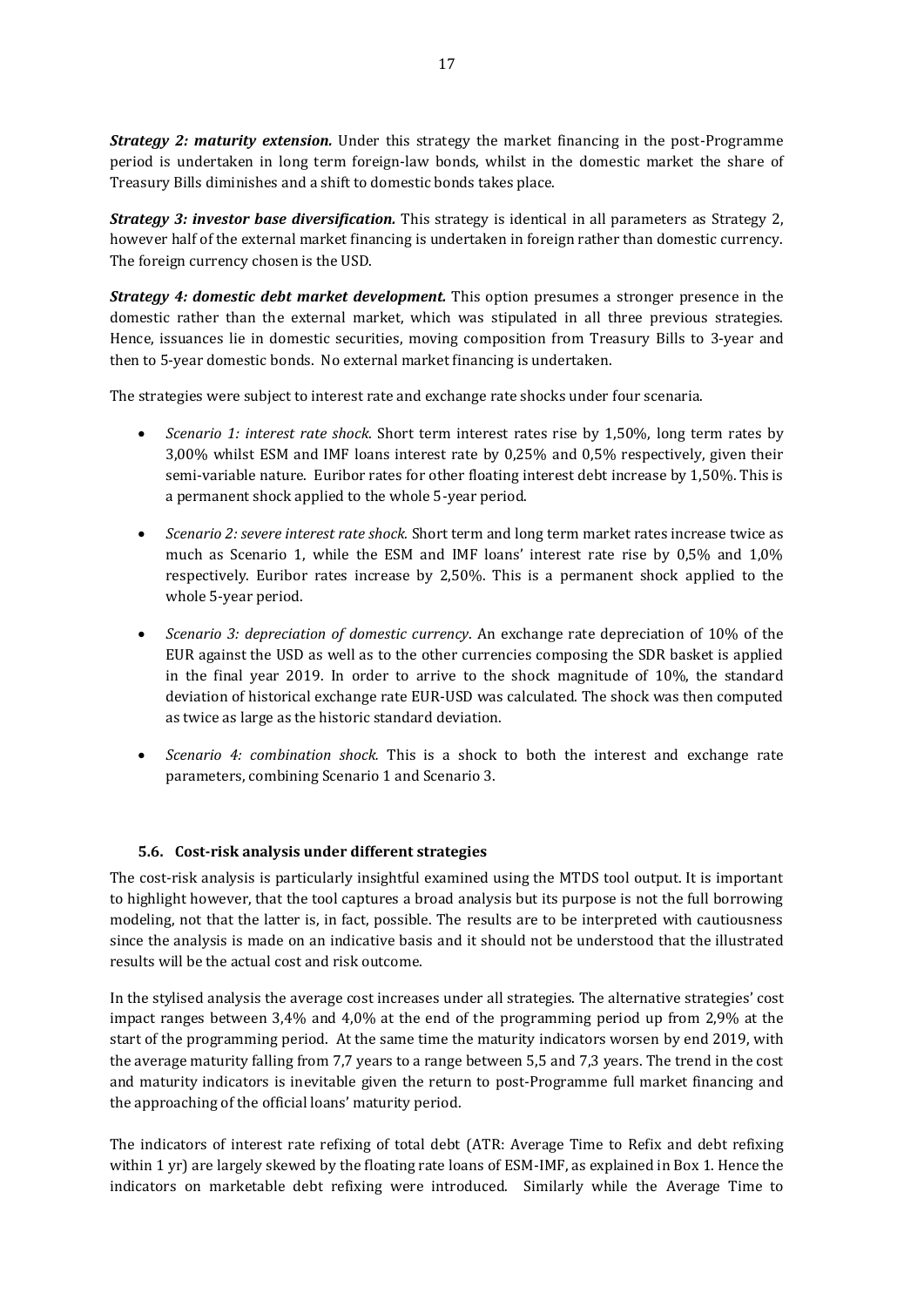Maturity (ATM) indicators of the whole portfolio are core risk statistics, the consideration of ATM of marketable debt is at least equally important in the strategy choice. The range of the interest rate risk is quite large among the alternative strategies. Under Strategy 1 the interest rate risk actually increases over the current risk level, whilst Strategy 4 results in a slight improvement. Under Strategies 3 and 4 there is a considerable improvement of the interest rate risk over the existing one.

A characteristic which performs very similarly across all strategies is the composition of fixed-rate and floating-rate debt. The floating rate debt results from official long loans of the ESM, IMF and EIB/CEDB and with low margins over base rates or even in a semi-variable format. This is expectable given that the strategies, within the framework of the guidelines, do not involve any floating rate market instruments.

The foreign exchange risk is stable across all strategies with the exception of Strategy 3 (investor diversification) which captures the broadening of the investor base at the expense of higher foreign exchange risk.

An overview of cost-risk indicators under the alternative strategies is presented in the following table.

| <b>Risk Indicators</b>    | 2014                                            | As at end FY2019 |                |                |                |                |
|---------------------------|-------------------------------------------------|------------------|----------------|----------------|----------------|----------------|
|                           |                                                 | Current          | S <sub>1</sub> | S <sub>2</sub> | S <sub>3</sub> | S <sub>4</sub> |
| Implied interest rate (%) |                                                 | 2,9              | 3,4            | 3,9            | 4,0            | 3,6            |
| Refinancing risk          | ATM Total Portfolio (years)                     | 7.5              | 5.5            | 7,2            | 7,3            | 6,4            |
|                           | ATM marketable debt (years)                     | 2,7              | 1,4            | 6,3            | 6,5            | 2,8            |
| Interest rate risk        | ATR (years)                                     | 1,9              | 1,1            | 2,9            | 2,9            | 1,5            |
|                           | ATR Marketable Debt (years)                     | 2,2              | 1,1            | 6,1            | 6,2            | 2,5            |
|                           | Debt refixing in 1yr (% of total)               | 64.0             | 80,8           | 64.2           | 65,1           | 72,6           |
|                           | Marketable Debt refixing in 1yr<br>(% of total) | 19.3             | 18.9           | 3,9            | 3,9            | 7,4            |
|                           | Fixed rate debt (% of total)                    | 53.1             | 41.5           | 43.1           | 42.1           | 38.3           |
| FX risk                   | FX debt as % of total                           | 3,2%             | 5,4%           | 5,2%           | 18,8%          | 4,9%           |

Table 4: Cost-risk indicators under alternative strategies

**Strategy 1** is, together with S4, the most beneficial in terms of cost but ranks worst as regards maturity and interest rate risk. While the cost benefit is on average about 0,4% over the other strategies and thus non-negligible its risk indicators are considerably poorer.

**Strategy 2** presents a more favourable combination of the cost-risk outcome. The cost lies rather high within the strategy outcomes. At the same time the risk indicators are the most favourable among all strategies, with no particular risk indicator lagging behind that of any other strategy.

**Strategy 3** is found to be costlier than all other strategies and involving a considerable increase in the FX risk. The other risk parameters which concern average maturity and interest rate risk are identical with S2 and better than S1 and S4.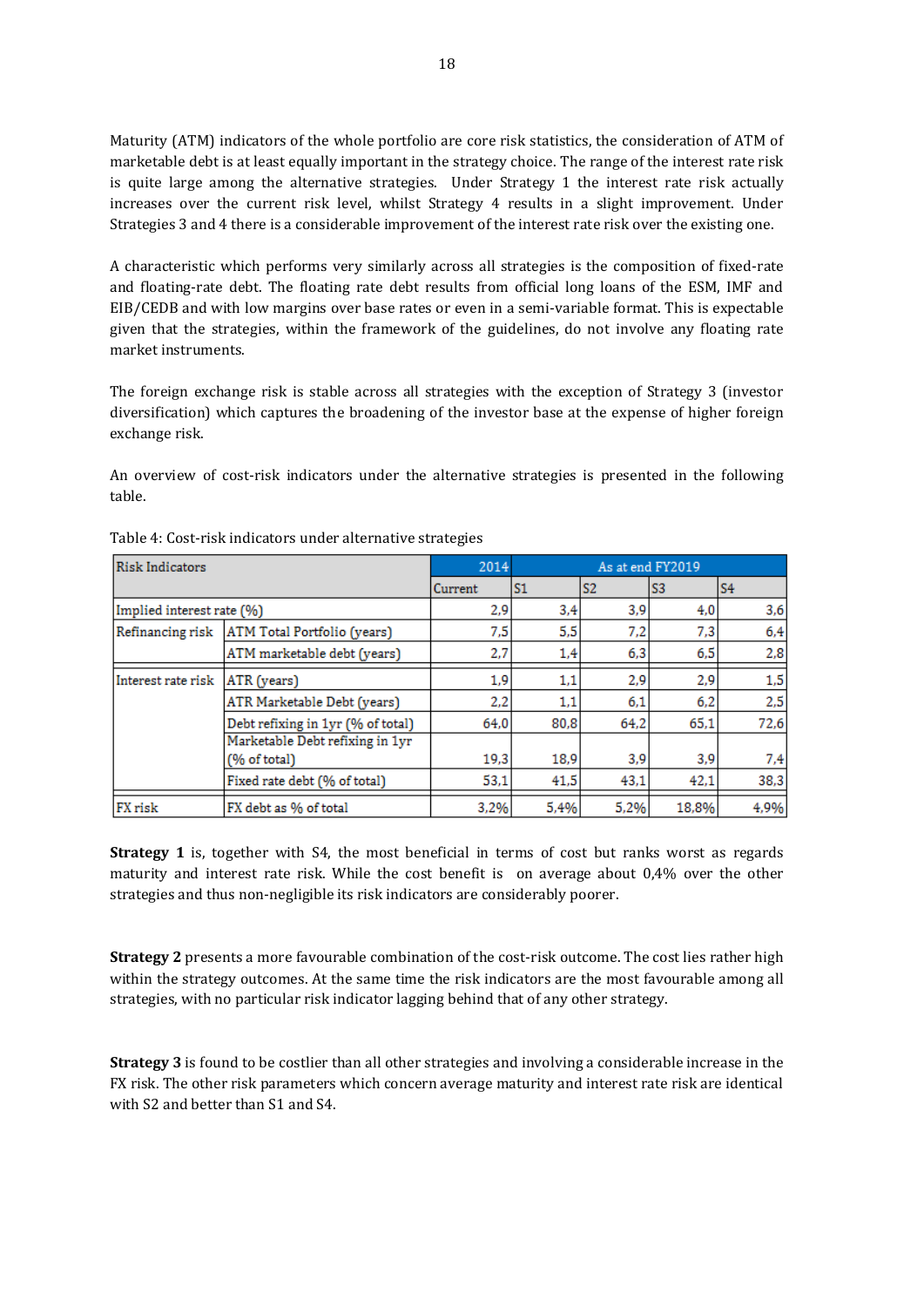**Strategy 4** performs well in terms of cost as its average cost is together with S1 the lowest, but its risk indicators rank average among the four strategies. In particular whilst cost is contained low the newly issued marketable debt has generally shorter tenors as it is issued in the still developing domestic bond market.

The maturity profile under each strategy provides particularly important information given that refinancing risk being the main source of vulnerability in the debt portfolio. Strategy 1 results in an extremely risky refinancing profile which cannot be confidently considered viable even under favourable market conditions. Strategy 2 and 3 perform equally well in this respect with maturities in the 5-year period after the end of the strategy (2020-2024) contained within manageable levels. Strategy 4 initially results in a concentration of maturities albeit following a more equally distributed maturity afterwards.



#### Figure 8: Projected maturity profile at end 2019 (EUR)

The performance of strategies under shock scenarios is shown in Figure 9. The graphs show the risk defined as the maximum change in each of the cost indicators of the baseline scenario under the four shock scenarios. The X-axis shows the highest nominal cost outcome under the shock scenarios.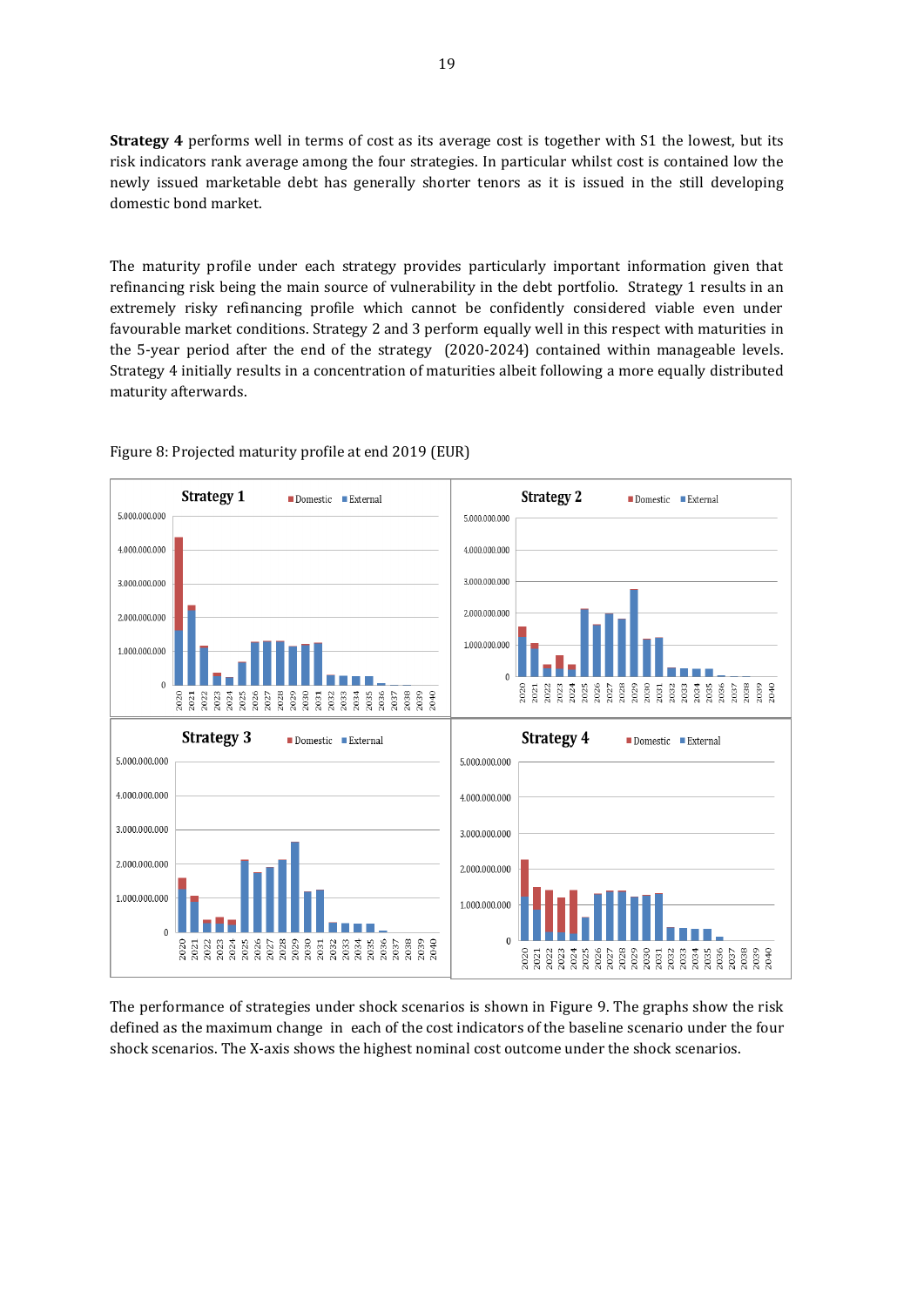

#### Figure 9: Strategy performance under shock scenarios

 As regards Debt to GDP Strategies 2 and 3 perform worst under a shock as this indicator increases quite sharply when stressed. This is natural to expect since S3 involves borrowing in a foreign currency and S2 comprises a larger share of borrowing under long term debt hence absorbing more cost. For the Debt to GDP ratio S1 and S4 perform very similarly. In terms of interest to GDP S1 reacts most sensitively under the shock scenarios but its cost impact is the least adverse. In absolute terms S2 and S3 result in a higher cost and rank average on shock resiliency. S4 results in a "better" outcome with milder combined cost and risk reactions over all other strategies.

#### <span id="page-20-0"></span>**5.7. Selection of strategy**

The performance of the four strategies was assessed in both risk and cost aspects with risk implications generally overweighing against cost advantages. Considering the overall cost-risk trade off Strategy 2 was selected to be pursued in the medium term.

Strategy 2 follows the principles and leads to the goals set out in the Guidelines 2015-2019. The debt profile is smoothened as there is little concentration of future repayments following the end of the strategy period. This strategy, a component of which is the creation of a cushion of liquidity in its early stage, seems to be contributing to the management of refinancing risk most effectively among the stylized examined options.

Moreover, Strategy 2 does not lead to any accumulation in the exposure to market risks, in the form of either foreign exchange or floating interest rate risks. This complies with the generally conservative stance of the Guidelines as regards those risk aspects which have a volatile cost on the government debt servicing.

At the same time Strategy 2 promotes the development of domestic primary and secondary market by moving gradually from Treasury Bills to a higher share of domestic bonds while allowing enough scope for actions in the foreign market and thus the promotion and expansion of work with investors and the international markets.

In sum, this strategy is consistent with the overall aim of reducing the existing aggregate debt portfolio refinancing risk since it leads to a more favourable debt maturity profile than the current one and that of any other strategy. Its cost impact in terms of the implied interest rate, is within the framework outlined in the guidelines and it does not indicate a severe impact on debt sustainability. Importantly, the interest rate risk indicators perform robustly among the four strategies and the foreign exchange exposure is kept at a very low level. The marketable debt risk indicators, which effectively represent that section of debt that the strategy can control over the period, improve considerably as regards the average maturity, the average time to refix and the redemptions within 12 months, highlighting the merits of this strategy.

For the selection of a strategy it was deemed more pragmatic to place a higher weight on the baseline cost-risk indicators and less on the shock scenarios. This is due to the fact that this deterministic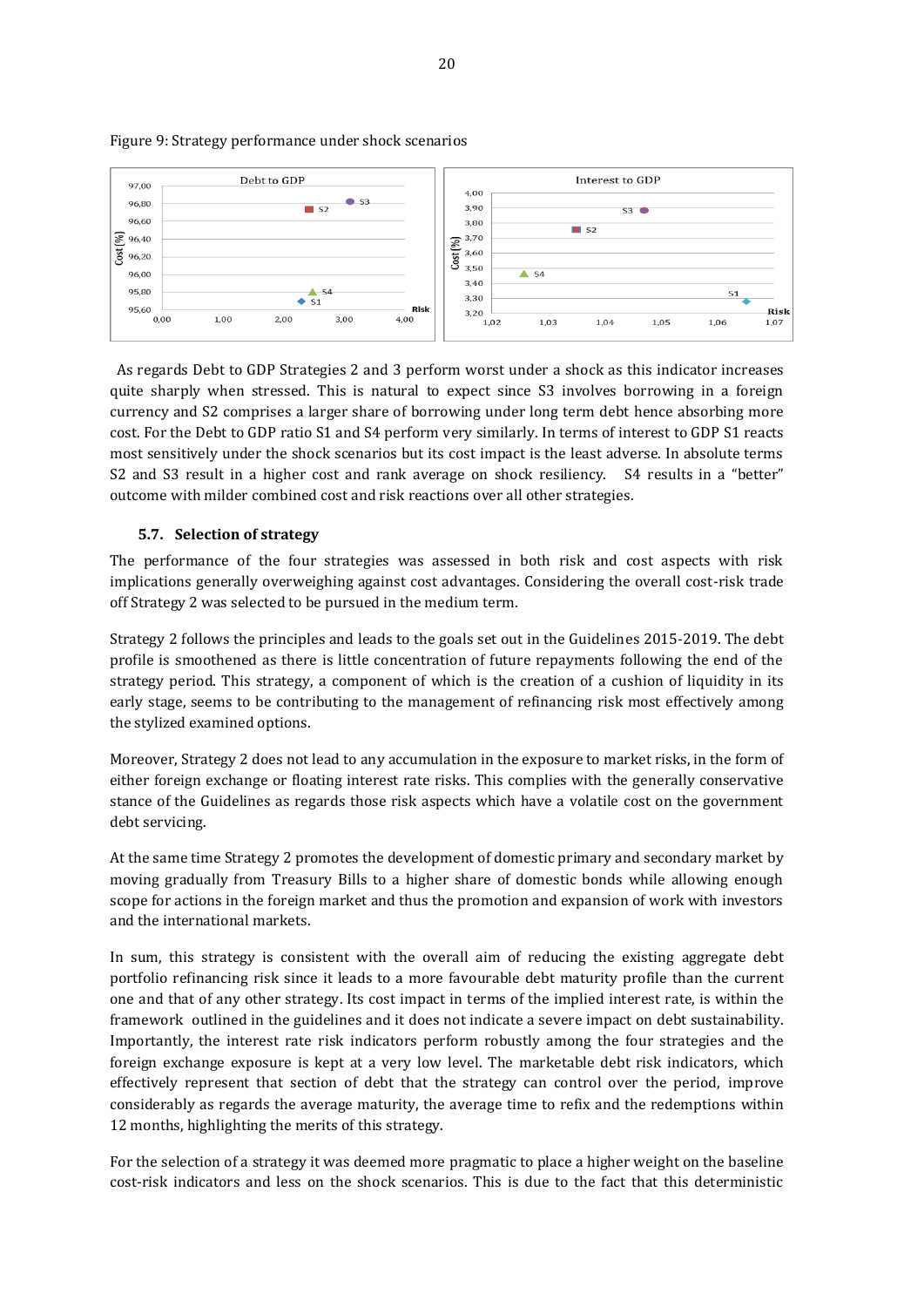scenario analysis does not account for the *probability* of a shock scenario occurring, although it can not be suggested either that any of the examined shocks have a low probability of realisation. Despite the limitations in the shock analysis the sensitivity of the borrowing strategy under alternative scenarios for market rates is relevant and can not be neglected in the choice of an appropriate strategy.

With that in consideration, the stress results show that Strategy 2 does not react excessively under market shocks. The stress impact is deemed acceptable within the desired cost-risk framework both as regards debt to GDP and interest to GDP indicators. In fact, in absolute numbers the cost-risk outcome under the stress situation is not even excessively high compared to the other strategies under examination.

It is important to highlight that the MTDS tool is only part of the motivation for the strategy and not an exclusive means of decision making. While its outcome is highly useful, the stylised results have been critically examined and adjusted with judgement to reach into the final conclusion as to which direction to follow.

#### <span id="page-21-0"></span>**6. Institutional Arrangements and Implementation Issues**

The debt management strategy is designed on an annual basis by the PDMO and it is provisionally approved by the Minister who notifies the Budget and Finance Committee of the Parliament. The strategy is finally approved by the Council of Ministers. The PDMO is the responsible agency for drafting and, once approved by the Council of Ministers, for implementing this strategy.

The PDMO is in the process of improving and implementing the design of the organizational structure, introducing an appropriate IT system, and enhancing the investor relations and market intelligence function, through institutional arrangements.

#### **Infrastructure**

Regarding the organizational structure of the PDMO, steps will be taken into consideration to improve and strengthen the existing structure of the PDMO. Furthermore, the internal controls will also be considered and will be reevaluated and reassessed. Through this process risks will be identified and a framework for these policies will be set.

The Information Technology infrastructure is also under construction. Having considered the PDMO's own specificities and constraints the appropriate IT solution will be sought after.

#### **Investor relations and market intelligence**

The need to strengthen the relationship with investors will also be taken into account by establishing an investor relations function. This function will be developed by focusing on a number of important principles which are:

- Consistency and accuracy of information
- Timely availability of information
- The existence of a communications strategy

The communications strategy -among other things- will include a number of communication channels and actions that will be used to disseminate information to market participants presented in the table below: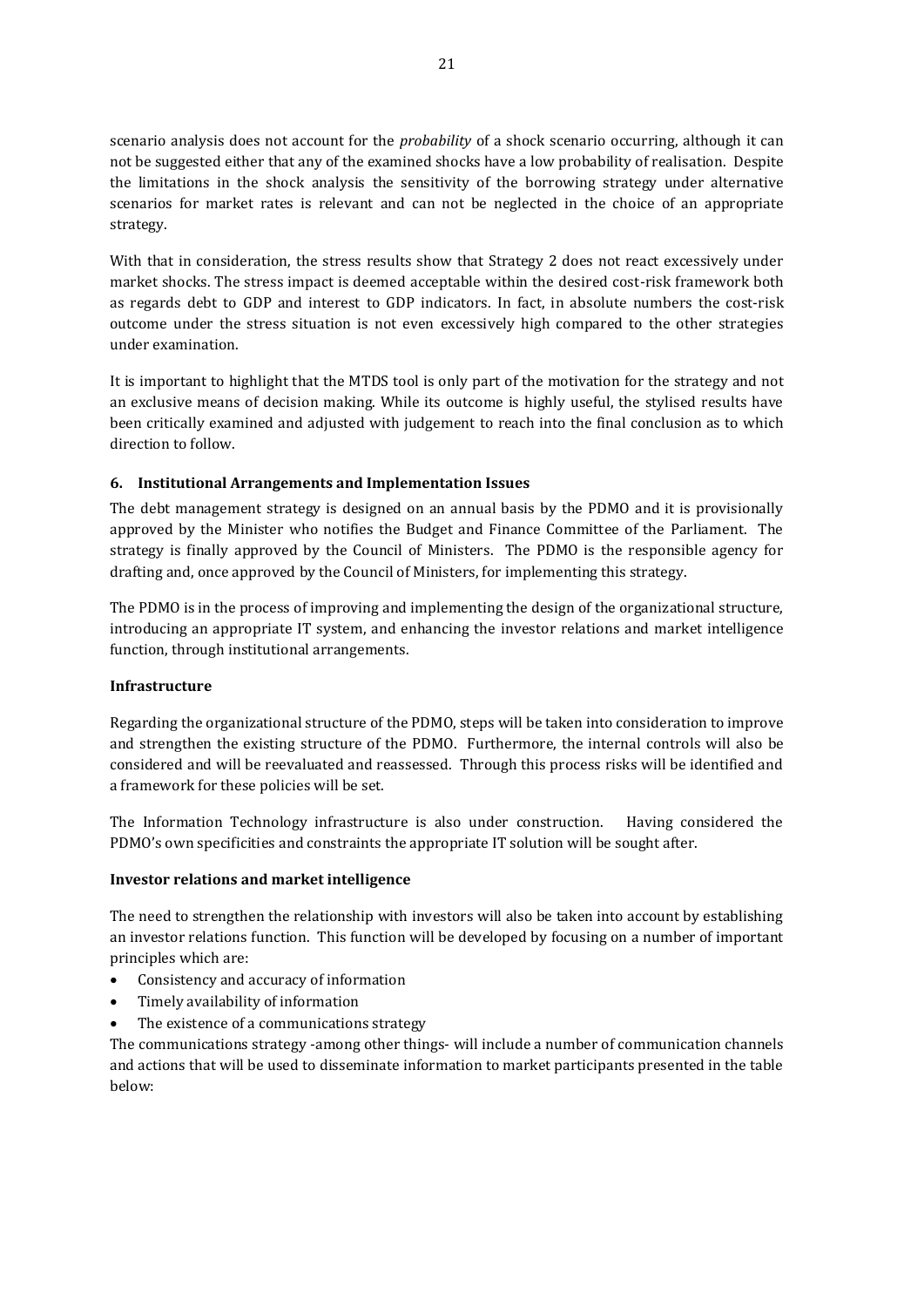| Existing                                                                                                                                                                                                                                                  | Future                                                                                                                                                                                                                                                      |  |  |
|-----------------------------------------------------------------------------------------------------------------------------------------------------------------------------------------------------------------------------------------------------------|-------------------------------------------------------------------------------------------------------------------------------------------------------------------------------------------------------------------------------------------------------------|--|--|
| with dedicated investors<br>Web<br>page<br>relations area<br>Publication and distribution via webpage<br>and mailing list of:<br>Quarterly debt bulletins<br>⋗<br>➤<br>Annual debt report<br>Newsletter<br>⋗<br>Ad-hoc meetings and conference calls with | Regular non-deal road shows<br>٠<br>Regular global calls with investors<br>٠<br>Publication of Medium Term Debt<br>$\bullet$<br>Strategy<br>Publication of auction calendar and<br>$\bullet$<br>results<br>Upgrade of Reuters and/or Bloomberg<br>٠<br>page |  |  |
| investors                                                                                                                                                                                                                                                 |                                                                                                                                                                                                                                                             |  |  |

Table 5: Improving actions in market communication

The above represents an expansion from a mostly ex-post market communication to a more forward looking, proactive approach to investors and other market participants. A separate all-round communication strategy will be designed with the help of external advisors and implemented in the near future to formalize and integrate all the above mentioned actions for the achievement of the best possible benefits.

The market intelligence function will also be developed further during the period with the allocation of more resources in following and analyzing developments in the markets. This will help the PDMO to have a better understanding of the environment it operates in and allow it to be able to respond better and faster to changes to market conditions while it will also facilitate the development of more proactive rather than reactive policies.

----------------------------------------------------------------------

23 December 2014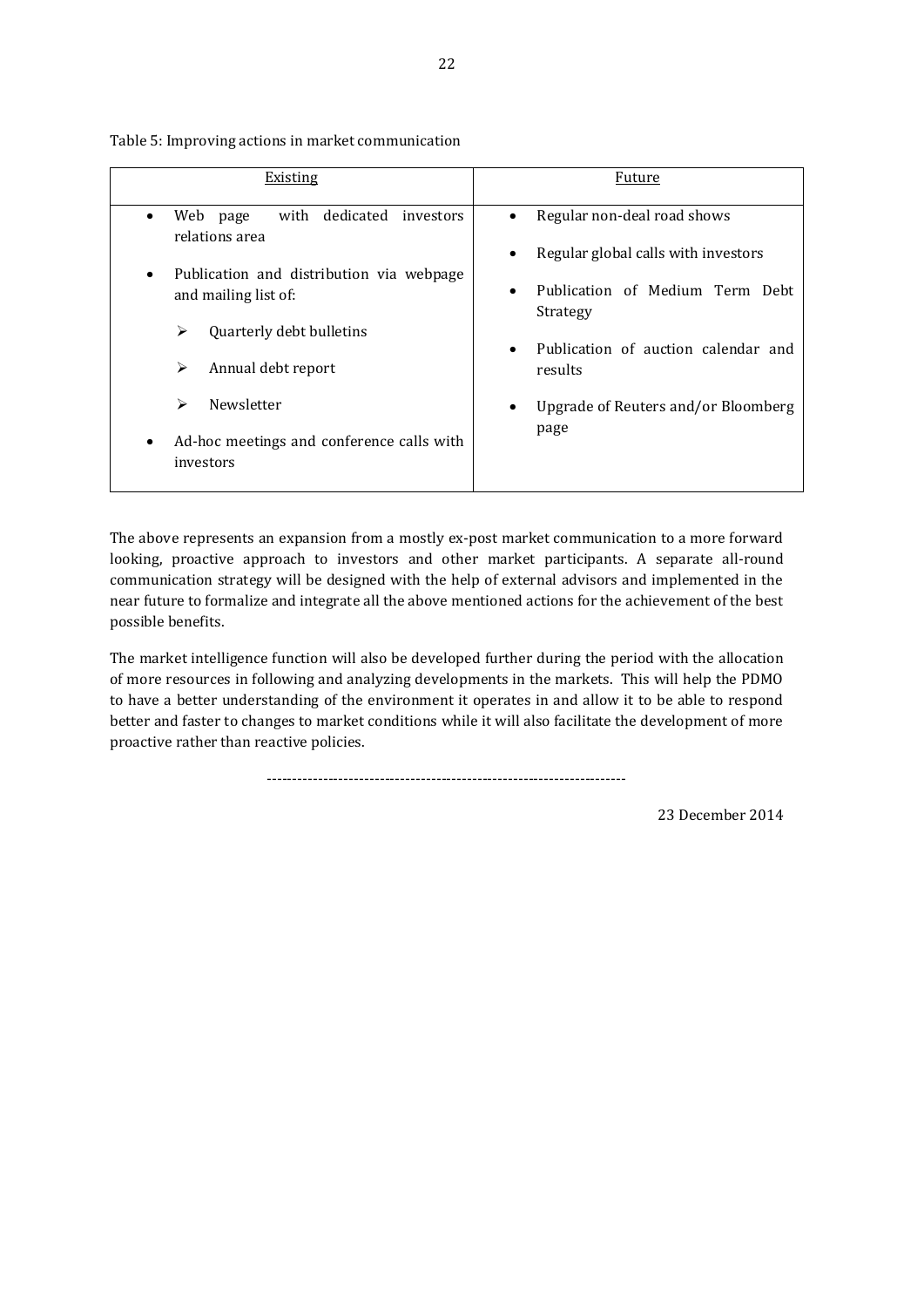### <span id="page-23-0"></span>**Appendix 1: Public debt stock**

|                                            | 4th Quarter<br>2013 | 1st Quarter<br>2014 | 2nd Quarter<br>2014 | 3rd Quarter<br>2014 |
|--------------------------------------------|---------------------|---------------------|---------------------|---------------------|
| <b>A. DOMESTIC</b>                         | 7.118,4             | 6.864,8             | 6.898,2             | 5.925,3             |
| <b>I. LONG-TERM</b>                        | 4.432,7             | 4.188,2             | 4.190,3             | 4.129,3             |
| 1. Domestic Government Bonds               | 2.412,6             | 2.168,6             | 2.163,7             | 2.163,7             |
| - Deposit Money Banks                      | 1.832,6             | 1.649,6             | 1.645,9             | 1.645,9             |
| - Private Sector                           | 580,0               | 519,0               | 517,8               | 517,8               |
| 2. Retail Securities                       | 26,7                | 26,2                | 33,2                | 49,2                |
| 3. Loans                                   | 1.993,4             | 1.993,4             | 1.993,4             | 1.916,4             |
| - Central Bank                             | 1.350,8             | 1.350,8             | 1.350,8             | 1.297,0             |
| - Loan No.6362 (School Committees)         | 439,9               | 439,9               | 439,9               | 416,7               |
| - Local Authorities Loans                  | 126,2               | 126,2               | 126,2               | 126,2               |
| - Semi-government organisations            | 76,6                | 76,6                | 76,6                | 76,6                |
| <b>II. SHORT-TERM</b>                      | 2.685,7             | 2.676,6             | 2.707,9             | 1796,0              |
| 1. Treasury Bills                          | 698,5               | 689,4               | 720,7               | 704,7               |
| - Deposit Money Banks                      | 307,0               | 297,4               | 332,1               | 307,0               |
| - Private Sector                           | 391,5               | 392,0               | 388,6               | 397,7               |
| 2. Financial Sector's Recapitalisation     | 1.987,2             | 1.987,2             | 1.987,2             | 1.091,3             |
| <b>B. FOREIGN</b>                          | 11.365,7            | 11.383,2            | 12.451,5            | 12.467,8            |
| 1. Long-term Loans                         | 8.627,0             | 8.627,9             | 8.846,5             | 9.547,1             |
| - Budgetary Central Government             | 8.468,6             | 8.469,4             | 8.826,2             | 9.526,7             |
| of which IMF Loans                         | 248,9               | 249,7               | 336,2               | 437,4               |
| <b>ESM Loans</b>                           | 4.600,0             | 4.600,0             | 4.750,0             | 5.350,0             |
| of which financial sector recapitalisation | 1.500,0             | 1.500,0             | 1.500,0             | 1.500,0             |
| Other                                      |                     |                     | 130,9               | 130,9               |
| - Local Authorities Loans                  | 128,7               | 128,7               |                     |                     |
| - Semi-government organisations            | 29,8                | 29,8                | 20,3                | 20,3                |
| 2. Medium-term Securities (E.M.T.N.)       | 2.403,7             | 2.403,7             | 3.168,7             | 2668.7              |
| 3. Short-term Securities (E.C.P.)          | 51,9                | 99,6                | 184,3               | 0,0                 |
| 4. EFSF                                    | 283,1               | 252,0               | 252,0               | 252,0               |
| C. CONSOLIDATED GENERAL GOVERNMENT DEBT    | 18.484,1            | 18.247,9            | 19.349,5            | 18.393,0            |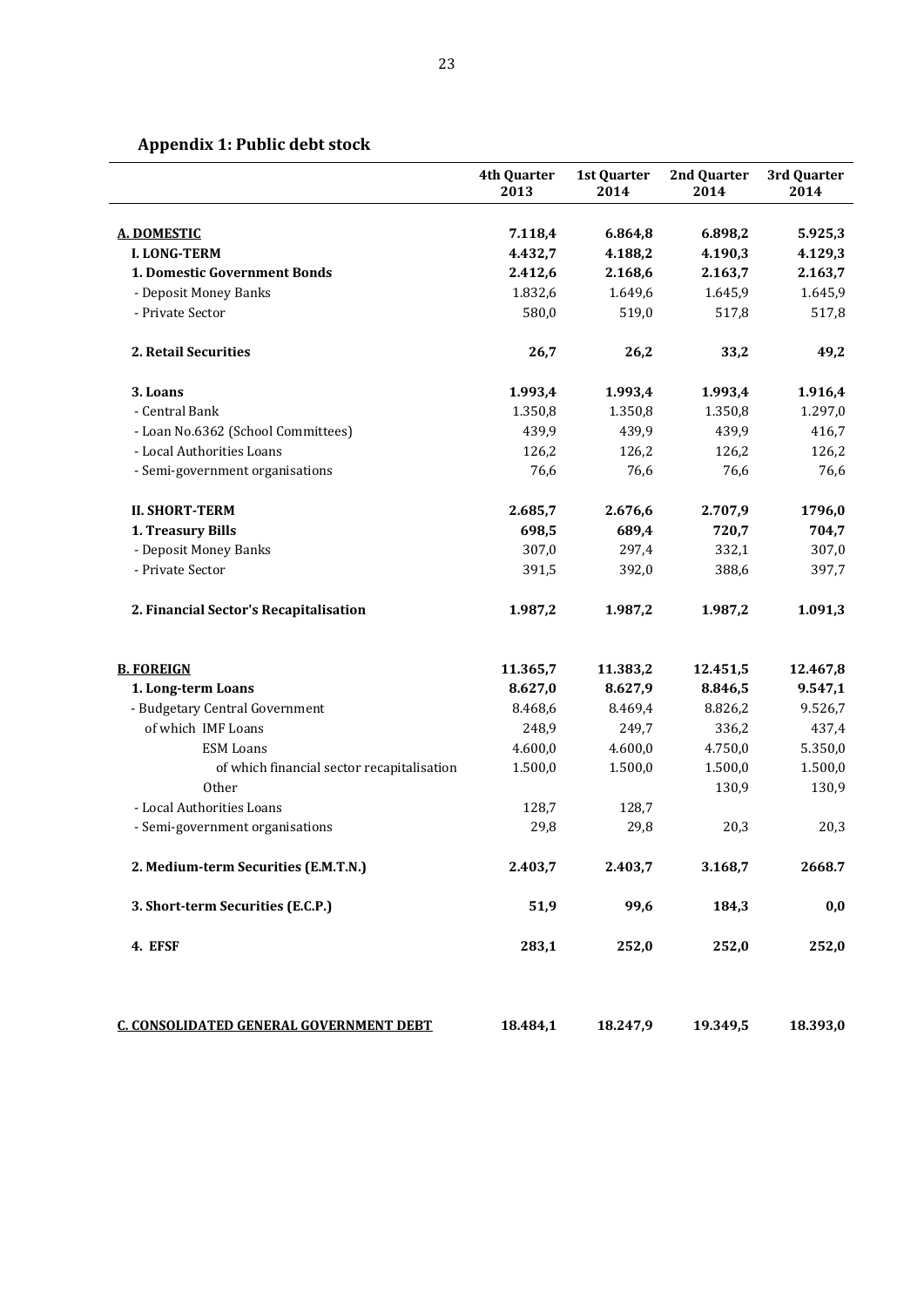#### <span id="page-24-0"></span>**Appendix 2 : Government Guarantees**

#### **Guarantees provided to legal entities**

The value of the outstanding government guarantees of legal entities is  $\epsilon$ 2,891 billion or about 94 percent of the total value of  $\epsilon$ 3,073 billion. The distribution of the said amount by beneficiary indicates that the largest categories of beneficiaries enjoying government guarantees are: (a) the public corporate bodies ( $\epsilon$ 1,236 billion) and (b) the companies with share capital participation  $(\text{\textsterling}1,024)$  billion). The analysis of the beneficiaries comprising the group of legal entities is presented below.

#### *Public Corporate Bodies*

The beneficiaries comprising the said category are the Sewerage Boards, the Electricity Authority of Cyprus (EAC), the Cyprus State Fairs Authority, the Cyprus Broadcasting Corporation, the Cyprus Sports Organisation, the Cyprus Olympic Committee, the Central Slaughter-House Board and the Cyprus Theatrical Organisation.

The value of the outstanding government guarantees for loans of the said category is  $\epsilon$ 1,236 billion of which €0,7 billion relates to Sewerage Boards, €0,5 billion relates to the EAC and the remaining amount refers to other beneficiaries belonging to the category of public corporates bodies.

The purposes of the guarantees to Sewerage Boards are either for facilitating the funding of their infrastructure or for the construction of sewerage systems, while the purposes of the guarantees for loans provided to the EAC are to improve its capital position in order to cover its general needs including the EAC generation expansion plant, the upgrade of the transmission systems and the development of the transmission and distribution systems.

#### *Financial Institutions*

The guarantees provided to the Bank of Cyprus Ltd for an amount of  $\epsilon$ 1,0 billion (initially granted to ex Cyprus Popular [Laiki] Bank and later transferred to the Bank of Cyprus) were intended to facilitate the issuance of debt instruments eligible to be used as collateral for liquidity purposes. The said guarantees were transferred to Bank of Cyprus Ltd in 2013.

#### *Local Authorities*

The beneficiaries comprising the said category are the Municipalities and Community Boards of the Republic of Cyprus. The value of the outstanding government guarantees for loans of the said category is €334 million, of which €319 million refers to guarantees provided to the Municipalities and €15 million concerns guarantees provided to the Community Boards. The purposes of the guarantees provided to Municipalities are either for securing funding for road construction works, for parking places or for improvements of infrastructure, while the purposes of the guarantees provided to Community Boards are either for the rehabilitation of road transportation, for the construction of pedestrian roads or for the improvements of community infrastructure.